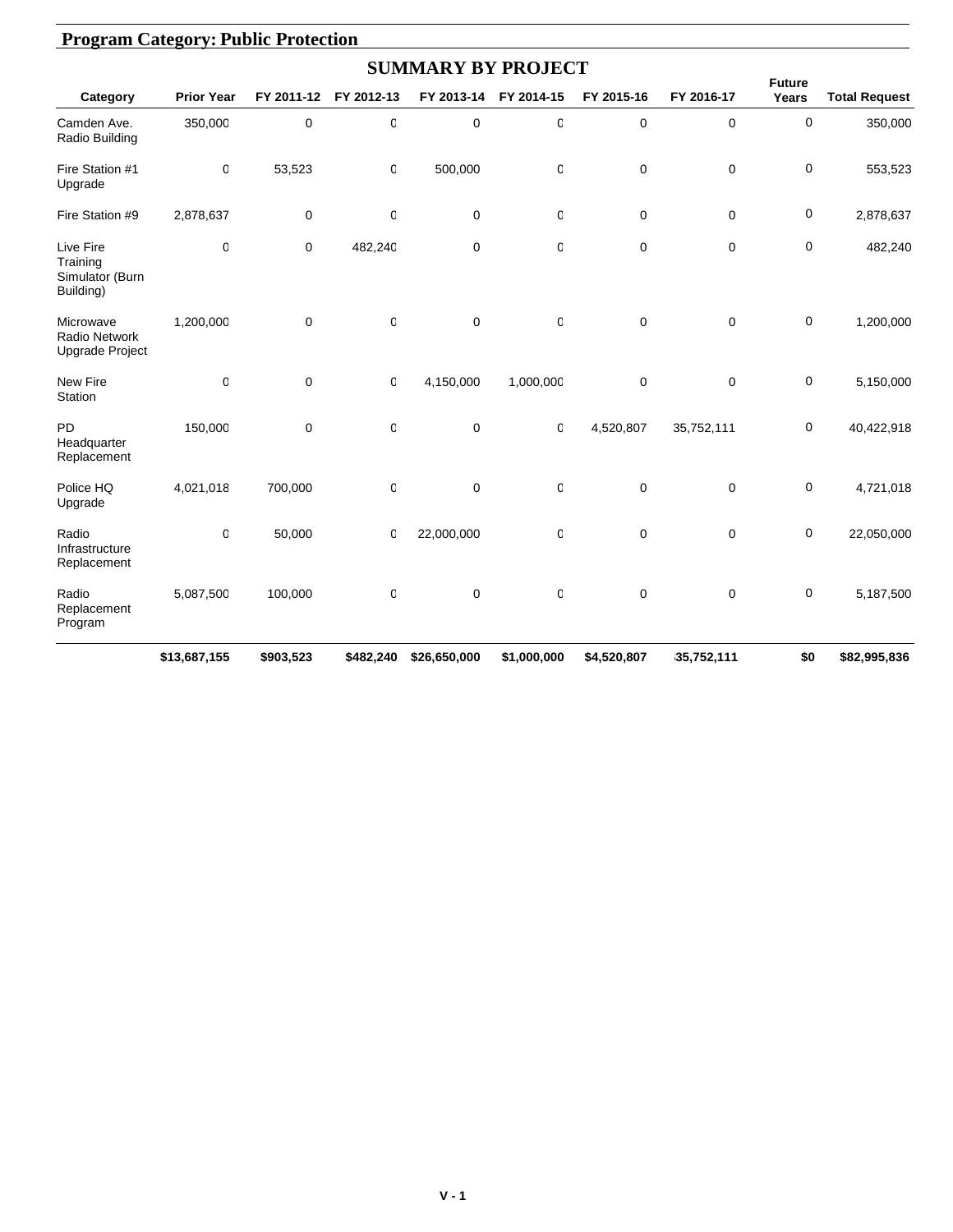#### **SUMMARY BY REVENUE SOURCE**

| Category                 | <b>Prior Year</b> | FY 2011-12 | FY 2012-13 | FY 2013-14   | FY 2014-15  | FY 2015-16  | FY 2016-17   | <b>Future</b><br>Years |     | <b>Total Funds</b> |
|--------------------------|-------------------|------------|------------|--------------|-------------|-------------|--------------|------------------------|-----|--------------------|
| Unidentified             | 0                 | $\Omega$   | 482.240    | 4.650.000    | 1,000,000   | 4,520,807   | 35,752,111   |                        | 0   | 46,405,158         |
| <b>Rev Unauthorized</b>  | 0                 | 0          | 0          |              |             |             |              |                        | 0   | $\Omega$           |
| <b>Rev Authorized</b>    |                   |            | 0          |              |             |             |              |                        |     | 0                  |
| Pay-As-You-Go            | 150,000           | 125,000    |            |              |             |             |              |                        | 0   | 275,000            |
| Other                    | 500.000           |            | 0          | 11,000,000   |             |             |              |                        | 0   | 11,500,000         |
| Intergovernmental        | 0                 | 25.000     | 0          | 11,000,000   | ი           |             |              |                        | 0   | 11,025,000         |
| <b>Installment Sales</b> | 9,987,155         | 753.523    | 0          |              | Ω           |             |              |                        | 0   | 10,740,678         |
| Impact Fees              | 0                 | 0          | 0          |              | Ω           |             |              |                        | 0   | 0                  |
| <b>GOB Unauthorized</b>  |                   |            |            |              |             |             |              |                        |     | 0                  |
| <b>GOB Authorized</b>    | 3,050,000         | 0          | 0          |              |             |             |              |                        | 0   | 3,050,000          |
|                          | \$13,687,155      | \$903,523  | \$482.240  | \$26,650,000 | \$1,000,000 | \$4,520,807 | \$35,752,111 |                        | \$0 | \$82,995,836       |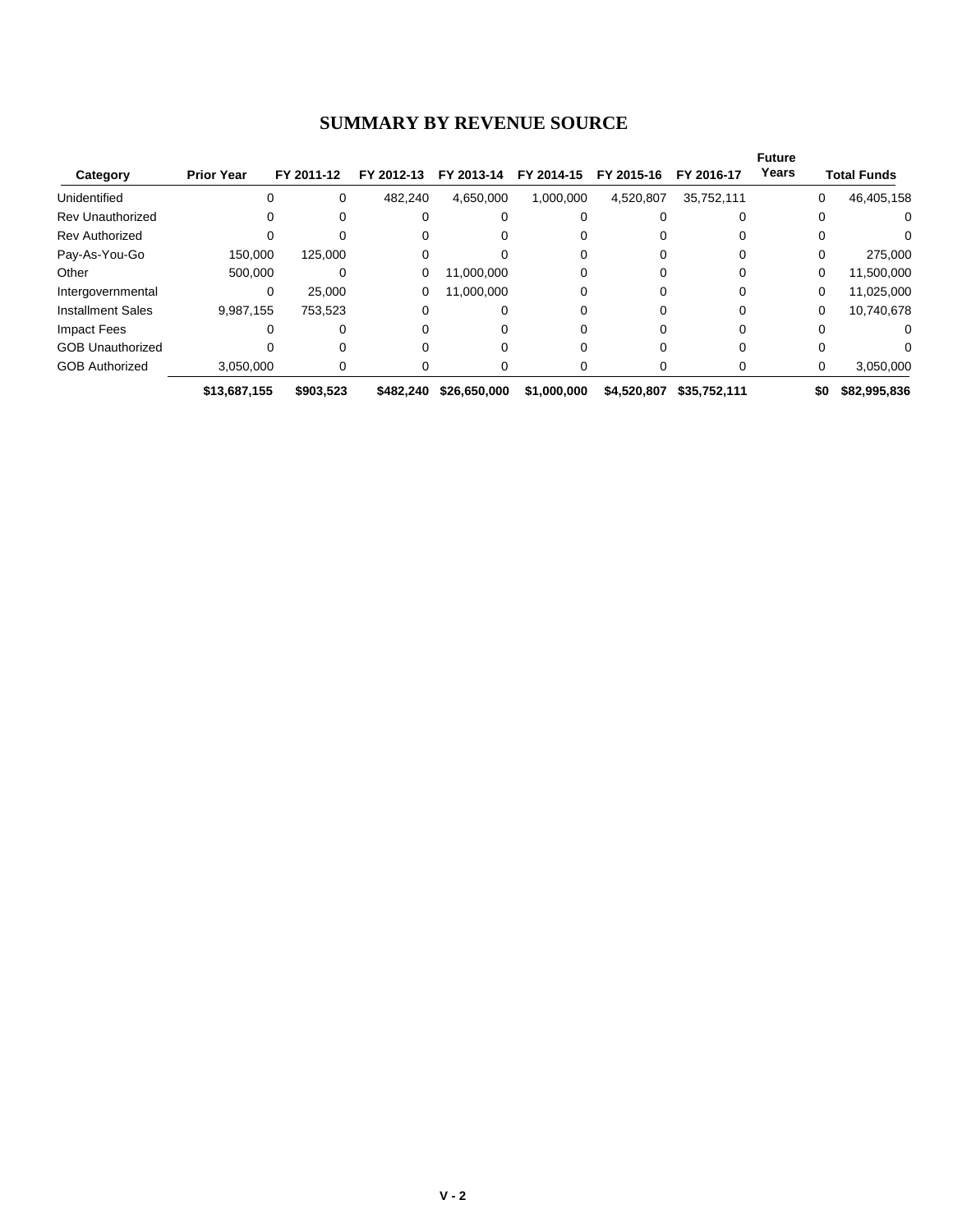| Service Area<br><b>Public Protection</b>           | Department<br><b>General Services</b>                        |            |                                      | Division/Program:                                                              |                         | District:<br>1     |            |                        |              |
|----------------------------------------------------|--------------------------------------------------------------|------------|--------------------------------------|--------------------------------------------------------------------------------|-------------------------|--------------------|------------|------------------------|--------------|
| <b>Project Title</b><br>Camden Ave. Radio Building |                                                              |            | <b>Pin Number</b><br>0832-15-74-1548 |                                                                                |                         | <b>Master Plan</b> |            |                        |              |
| <b>Project Description</b>                         |                                                              |            |                                      |                                                                                |                         |                    |            |                        |              |
|                                                    | use and improve lightning protection and grounding of tower. |            |                                      | Construct a masonry building to replace the two modular buildings currently in |                         |                    |            |                        |              |
| <b>PROJECT STATUS -</b>                            |                                                              | April 2011 |                                      |                                                                                | <b>PROJECTED DATES:</b> |                    |            | <b>TYPE REQUEST</b>    |              |
|                                                    | <b>Total Expenditures</b>                                    |            | \$0                                  | Beginning<br>Completion                                                        |                         | 01/10<br>07/11     | <b>New</b> |                        |              |
| <b>Appropriation</b>                               | <b>Prior Year</b>                                            | 2011-12    | 2012-13                              | 2013-14                                                                        | 2014-15                 | 2015-16            | 2016-17    | <b>Future</b><br>Years | <b>TOTAL</b> |
| Planning/Design                                    | \$35,000                                                     | \$0        | \$0                                  | \$0                                                                            | \$0                     | \$0                | \$0        | \$0                    | \$35,000     |
| Land                                               | \$0                                                          | \$0        | \$0                                  | \$0                                                                            | \$0                     | \$0                | \$0        | \$0                    | \$0          |
| Construction                                       | \$315,000                                                    | \$0        | \$0                                  | \$0                                                                            | \$0                     | \$0                | \$0        | \$0                    | \$315,000    |
| Equip/Furnishings                                  | \$0                                                          | \$0        | \$0                                  | \$0                                                                            | \$0                     | \$0                | \$0        | \$0                    | \$0          |
| Contingency                                        | \$0                                                          | \$0        | \$0                                  | \$0                                                                            | \$0                     | \$0                | \$0        | \$0                    | \$0          |
| <b>Total</b>                                       | \$350,000                                                    | \$0        | \$0                                  | \$0                                                                            | \$0                     | \$0                | \$0        | \$0                    | \$350,000    |
| Revenue                                            | <b>Prior Year</b>                                            | 2011-12    | 2012-13                              | 2013-14                                                                        | 2014-15                 | 2015-16            | 2016-17    | <b>Future</b><br>Years | <b>TOTAL</b> |
| Pay-As-You-Go                                      | \$0                                                          | \$0        | \$0                                  | \$0                                                                            | \$0                     | \$0                | \$0        | \$0                    | \$0          |
| <b>GOB Authorized</b>                              | \$0                                                          | \$0        | \$0                                  | \$0                                                                            | \$0                     | \$0                | \$0        | \$0                    | \$0          |
| <b>GOB Unauthorized</b>                            | \$0                                                          | \$0        | \$0                                  | \$0                                                                            | \$0                     | \$0                | \$0        | \$0                    | \$0          |
| <b>Rev Authorized</b>                              | \$0                                                          | \$0        | \$0                                  | \$0                                                                            | \$0                     | \$0                | \$0        | \$0                    | \$0          |
| <b>Rev Unauthorized</b>                            | \$0                                                          | \$0        | \$0                                  | \$0                                                                            | \$0                     | \$0                | \$0        | \$0                    | \$0          |
| <b>Installment Sales</b>                           | \$350,000                                                    | \$0        | \$0                                  | \$0                                                                            | \$0                     | \$0                | \$0        | \$0                    | \$350,000    |
| <b>Impact Fees</b>                                 | \$0                                                          | \$0        | \$0                                  | \$0                                                                            | \$0                     | \$0                | \$0        | \$0                    | \$0          |
| Intergovernmental                                  | \$0                                                          | \$0        | \$0                                  | \$0                                                                            | \$0                     | \$0                | \$0        | \$0                    | \$0          |
| Other                                              | \$0                                                          | \$0        | \$0                                  | \$0                                                                            | \$0                     | \$0                | \$0        | \$0                    | \$0          |
| Unidentified                                       | \$0                                                          | \$0        | \$0                                  | \$0                                                                            | \$0                     | \$0                | \$0        | \$0                    | \$0          |
| <b>Total</b>                                       | \$350,000                                                    | \$0        | \$0                                  | \$0                                                                            | \$0                     | \$0                | \$0        | \$0                    | \$350,000    |
| <b>Operating</b>                                   | <b>Prior Year</b>                                            | 2011-12    | 2012-13                              | 2013-14                                                                        | 2014-15                 | 2015-16            | 2016-17    | <b>Future</b><br>Years | <b>TOTAL</b> |
| Capital Outlay                                     | \$0                                                          | \$0        | \$0                                  | \$0                                                                            | \$0                     | \$0                | \$0        | \$0                    | \$0          |
| Maint/Operations                                   | \$0                                                          | \$0        | \$0                                  | \$0                                                                            | \$0                     | \$0                | \$0        | \$0                    | \$0          |
| Personnel                                          | \$0                                                          | \$0        | \$0                                  | \$0                                                                            | \$0                     | \$0                | \$0        | \$0                    | \$0          |
| <b>Total</b>                                       | \$0                                                          | \$0        | \$0                                  | \$0                                                                            | \$0                     | \$0                | \$0        | \$0                    | \$0          |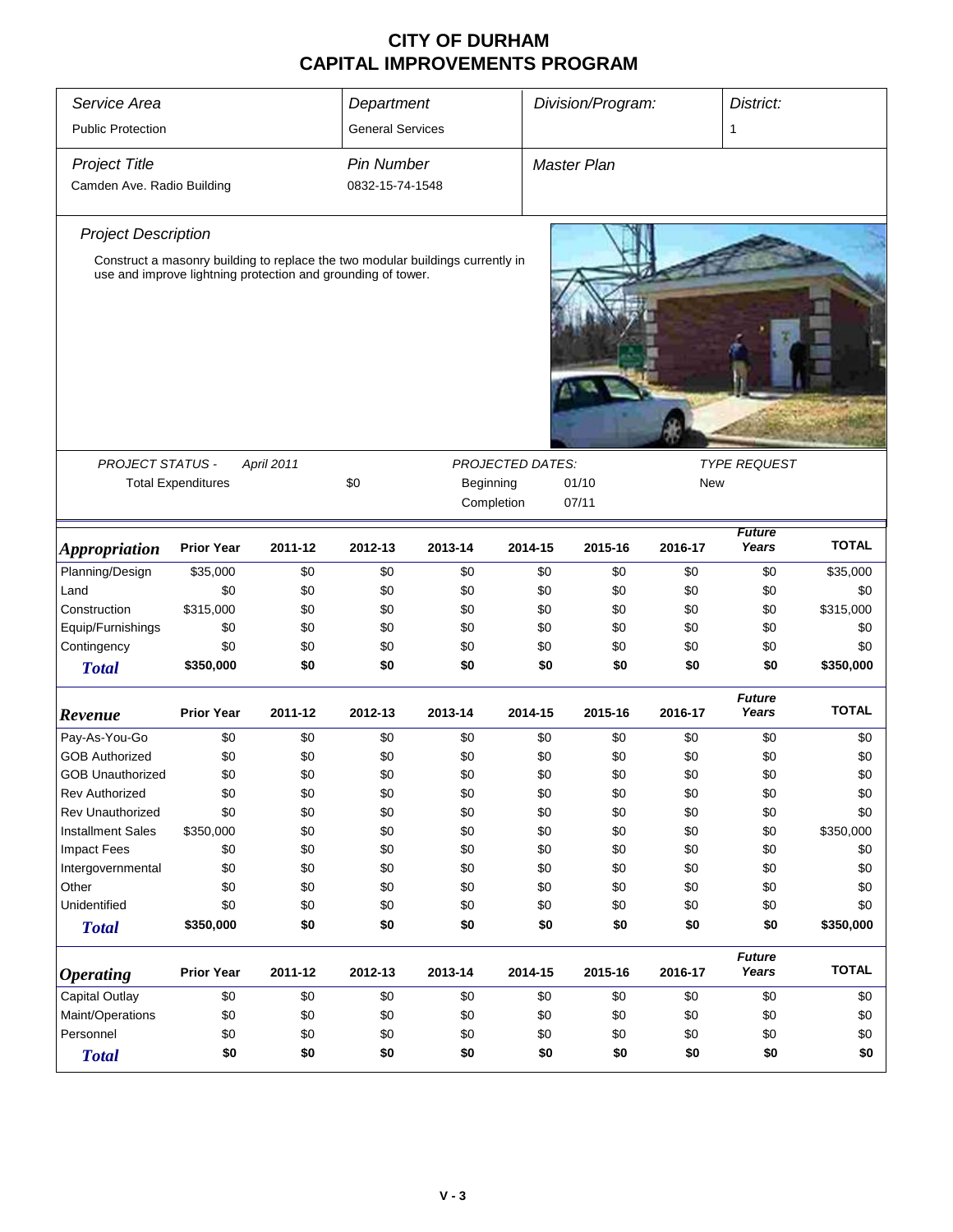| Service Area                |                                                      |            | Department                                            |                                                                               |                         | Division/Program:                    |         | District:              |              |
|-----------------------------|------------------------------------------------------|------------|-------------------------------------------------------|-------------------------------------------------------------------------------|-------------------------|--------------------------------------|---------|------------------------|--------------|
| <b>Public Protection</b>    |                                                      |            | <b>General Services</b>                               |                                                                               |                         |                                      |         | 5                      |              |
| <b>Project Title</b>        |                                                      |            | <b>Pin Number</b>                                     |                                                                               |                         | <b>Master Plan</b>                   |         |                        |              |
| Fire Station #1 Upgrade     |                                                      |            | 0831-05-07-2677                                       |                                                                               |                         | <b>Facility Condition Assessment</b> |         |                        |              |
| <b>Project Description</b>  |                                                      |            |                                                       |                                                                               |                         |                                      |         |                        |              |
|                             |                                                      |            |                                                       | This project upgrades conditions at Fire Station #1. This 18,000 square foot  |                         |                                      |         |                        |              |
|                             | system, and interior finishes.                       |            |                                                       | facility was built in 1964. Project repairs include the HVAC system, plumbing |                         |                                      |         |                        |              |
|                             |                                                      |            |                                                       |                                                                               |                         |                                      |         |                        |              |
| <b>PROJECT STATUS -</b>     |                                                      | April 2011 |                                                       |                                                                               | <b>PROJECTED DATES:</b> |                                      |         | <b>TYPE REQUEST</b>    |              |
|                             | <b>Total Expenditures</b>                            |            | \$0<br>Beginning<br>07/10<br><b>New</b><br>Completion |                                                                               |                         |                                      |         |                        |              |
|                             |                                                      |            |                                                       |                                                                               |                         | 10/14                                |         |                        |              |
| <i><b>Appropriation</b></i> | <b>Prior Year</b>                                    | 2011-12    | 2012-13                                               | 2013-14                                                                       | 2014-15                 | 2015-16                              | 2016-17 | <b>Future</b><br>Years | <b>TOTAL</b> |
| Planning/Design             | \$0                                                  | \$13,355   | \$0                                                   | \$100,000                                                                     | \$0                     | \$0                                  | \$0     | \$0                    | \$113,355    |
| Land                        | \$0                                                  | \$0        | \$0                                                   | \$0                                                                           | \$0                     | \$0                                  | \$0     | \$0                    | \$0          |
| Construction                | \$0                                                  | \$36,516   | \$0                                                   | \$400,000                                                                     | \$0                     | \$0                                  | \$0     | \$0                    | \$436,516    |
| Equip/Furnishings           | \$0                                                  | \$0        | \$0                                                   | \$0                                                                           | \$0                     | \$0                                  | \$0     | \$0                    | \$0          |
| Contingency                 | \$0                                                  | \$3,652    | \$0                                                   | \$0                                                                           | \$0                     | \$0                                  | \$0     | \$0                    | \$3,652      |
| <b>Total</b>                | \$0                                                  | \$53,523   | \$0                                                   | \$500,000                                                                     | \$0                     | \$0                                  | \$0     | \$0                    | \$553,523    |
| Revenue                     | <b>Prior Year</b>                                    | 2011-12    | 2012-13                                               | 2013-14                                                                       | 2014-15                 | 2015-16                              | 2016-17 | <b>Future</b><br>Years | <b>TOTAL</b> |
| Pay-As-You-Go               | \$0                                                  | \$0        | \$0                                                   | \$0                                                                           | \$0                     | \$0                                  | \$0     | \$0                    | \$0          |
| <b>GOB Authorized</b>       | \$0                                                  | \$0        | \$0                                                   | \$0                                                                           | \$0                     | \$0                                  | \$0     | \$0                    | \$0          |
| <b>GOB Unauthorized</b>     | \$0                                                  | \$0        | \$0                                                   | \$0                                                                           | \$0                     | \$0                                  | \$0     | \$0                    | \$0          |
| <b>Rev Authorized</b>       | \$0                                                  | \$0        | \$0                                                   | \$0                                                                           | \$0                     | \$0                                  | \$0     | \$0                    | \$0          |
| <b>Rev Unauthorized</b>     | \$0                                                  | \$0        | \$0                                                   | \$0                                                                           | \$0                     | \$0                                  | \$0     | \$0                    | \$0          |
| <b>Installment Sales</b>    | \$0                                                  | \$53,523   | \$0                                                   | \$0                                                                           | \$0                     | \$0                                  | \$0     | \$0                    | \$53,523     |
| <b>Impact Fees</b>          | \$0                                                  | \$0        | \$0                                                   | \$0                                                                           | \$0                     | \$0                                  | \$0     | \$0                    | \$0          |
| Intergovernmental           | \$0                                                  | \$0        | \$0                                                   | \$0                                                                           | \$0                     | \$0                                  | \$0     | \$0                    | \$0          |
| Other                       | \$0                                                  | \$0        | \$0                                                   | \$0                                                                           | \$0                     | \$0                                  | \$0     | \$0                    | \$0          |
| Unidentified                | \$0                                                  | \$0        | \$0                                                   | \$500,000                                                                     | \$0                     | \$0                                  | \$0     | \$0                    | \$500,000    |
| <b>Total</b>                | \$0                                                  | \$53,523   | \$0                                                   | \$500,000                                                                     | \$0                     | \$0                                  | \$0     | \$0                    | \$553,523    |
| <b>Operating</b>            | <b>Prior Year</b>                                    | 2011-12    | 2012-13                                               | 2013-14                                                                       | 2014-15                 | 2015-16                              | 2016-17 | <b>Future</b><br>Years | <b>TOTAL</b> |
| Capital Outlay              | \$0                                                  | \$0        | \$0                                                   | \$0                                                                           | \$0                     | \$0                                  | \$0     | \$0                    | \$0          |
| Maint/Operations            | \$0                                                  | \$0        | \$0                                                   | \$0                                                                           | \$0                     | \$0                                  | \$0     | \$0                    | \$0          |
| Personnel                   | \$0                                                  | \$0        | \$0                                                   | \$0                                                                           | \$0                     | \$0                                  | \$0     | \$0                    | \$0          |
| <b>Total</b>                | \$0<br>\$0<br>\$0<br>\$0<br>\$0<br>\$0<br>\$0<br>\$0 |            |                                                       |                                                                               |                         |                                      |         |                        | \$0          |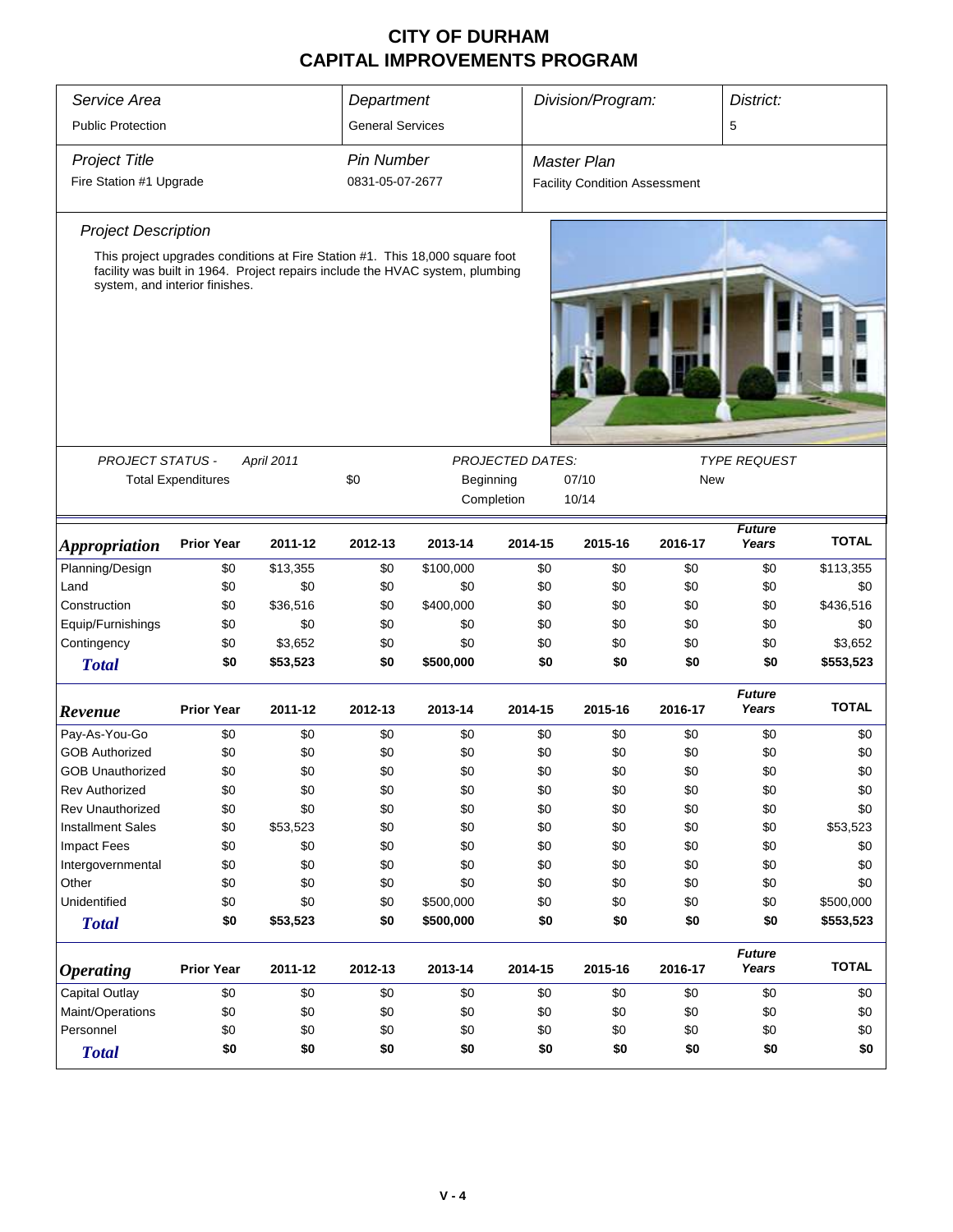| Service Area               |                                                                                                                                                                                                                                              |             | Department              |           |                         | Division/Program:  |            | District:              |              |  |
|----------------------------|----------------------------------------------------------------------------------------------------------------------------------------------------------------------------------------------------------------------------------------------|-------------|-------------------------|-----------|-------------------------|--------------------|------------|------------------------|--------------|--|
| <b>Public Protection</b>   |                                                                                                                                                                                                                                              |             | <b>General Services</b> |           |                         |                    |            | 1                      |              |  |
| <b>Project Title</b>       |                                                                                                                                                                                                                                              |             | <b>Pin Number</b>       |           |                         | <b>Master Plan</b> |            |                        |              |  |
|                            |                                                                                                                                                                                                                                              |             |                         |           |                         |                    |            |                        |              |  |
| Fire Station #9            |                                                                                                                                                                                                                                              |             | 0842-01-19-3110         |           |                         |                    |            |                        |              |  |
| <b>Project Description</b> |                                                                                                                                                                                                                                              |             |                         |           |                         |                    |            |                        |              |  |
|                            | This project relocates the existing Fire Station #9 from E. Club Blvd. The three<br>bay station will accomodate four additional firefighters. The firefighters and<br>apparatus from the current station #9 will relocate to the new sation. |             |                         |           |                         |                    |            |                        |              |  |
|                            |                                                                                                                                                                                                                                              |             |                         |           |                         |                    |            |                        |              |  |
| PROJECT STATUS -           |                                                                                                                                                                                                                                              | April 2011  |                         |           | <b>PROJECTED DATES:</b> |                    |            | <b>TYPE REQUEST</b>    |              |  |
|                            | <b>Total Expenditures</b>                                                                                                                                                                                                                    | \$1,417,104 |                         | Beginning |                         | 06/08              | New        |                        |              |  |
|                            |                                                                                                                                                                                                                                              |             |                         |           | Completion              | 07/12              |            |                        |              |  |
| <b>Appropriation</b>       | <b>Prior Year</b>                                                                                                                                                                                                                            | 2011-12     | 2012-13                 | 2013-14   | 2014-15                 | 2015-16            | 2016-17    | <b>Future</b><br>Years | <b>TOTAL</b> |  |
| Planning/Design            | \$180,354                                                                                                                                                                                                                                    | \$0         | \$0                     | \$0       |                         | \$0                | \$0<br>\$0 | \$0                    | \$180,354    |  |
| Land                       | \$150,000                                                                                                                                                                                                                                    | \$0         | \$0                     | \$0       |                         | \$0                | \$0<br>\$0 | \$0                    | \$150,000    |  |
| Construction               | \$1,502,952                                                                                                                                                                                                                                  | \$0         | \$0                     | \$0       |                         | \$0                | \$0<br>\$0 | \$0                    | \$1,502,952  |  |
| Equip/Furnishings          | \$862,000                                                                                                                                                                                                                                    | \$0         | \$0                     | \$0       |                         | \$0                | \$0<br>\$0 | \$0                    | \$862,000    |  |
| Contingency                | \$183,331                                                                                                                                                                                                                                    | \$0         | \$0                     | \$0       |                         | \$0                | \$0<br>\$0 | \$0                    | \$183,331    |  |
| <b>Total</b>               | \$2,878,637                                                                                                                                                                                                                                  | \$0         | \$0                     | \$0       |                         | \$0                | \$0<br>\$0 | \$0                    | \$2,878,637  |  |
| Revenue                    | <b>Prior Year</b>                                                                                                                                                                                                                            | 2011-12     | 2012-13                 | 2013-14   | 2014-15                 | 2015-16            | 2016-17    | <b>Future</b><br>Years | <b>TOTAL</b> |  |
| Pay-As-You-Go              | \$0                                                                                                                                                                                                                                          | \$0         | \$0                     | \$0       |                         | \$0                | \$0<br>\$0 | \$0                    | \$0          |  |
| <b>GOB Authorized</b>      | \$0                                                                                                                                                                                                                                          | \$0         | \$0                     | \$0       |                         | \$0                | \$0<br>\$0 | \$0                    | \$0          |  |
| <b>GOB Unauthorized</b>    | \$0                                                                                                                                                                                                                                          | \$0         | \$0                     | \$0       |                         | \$0                | \$0<br>\$0 | \$0                    | \$0          |  |
| <b>Rev Authorized</b>      | \$0                                                                                                                                                                                                                                          | \$0         | \$0                     | \$0       |                         | \$0                | \$0<br>\$0 | \$0                    | \$0          |  |
| Rev Unauthorized           | \$0                                                                                                                                                                                                                                          | \$0         | \$0                     | \$0       |                         | \$0                | \$0<br>\$0 | \$0                    | \$0          |  |
| <b>Installment Sales</b>   | \$2,878,637                                                                                                                                                                                                                                  | \$0         | \$0                     | \$0       |                         | \$0                | \$0<br>\$0 | \$0                    | \$2,878,637  |  |
| Impact Fees                | \$0                                                                                                                                                                                                                                          | \$0         | \$0                     | \$0       |                         | \$0                | \$0<br>\$0 | \$0                    | \$0          |  |
| Intergovernmental          | \$0                                                                                                                                                                                                                                          | \$0         | \$0                     | \$0       |                         | \$0                | \$0<br>\$0 | \$0                    | \$0          |  |
| Other                      | \$0                                                                                                                                                                                                                                          | \$0         | \$0                     | \$0       |                         | \$0                | \$0<br>\$0 | \$0                    | \$0          |  |
| Unidentified               | \$0                                                                                                                                                                                                                                          | \$0         | \$0                     | \$0       |                         | \$0                | \$0<br>\$0 | \$0                    | \$0          |  |
| <b>Total</b>               | \$2,878,637                                                                                                                                                                                                                                  | \$0         | \$0                     | \$0       |                         | \$0                | \$0<br>\$0 | \$0                    | \$2,878,637  |  |
| <i><b>Operating</b></i>    | <b>Prior Year</b>                                                                                                                                                                                                                            | 2011-12     | 2012-13                 | 2013-14   | 2014-15                 | 2015-16            | 2016-17    | <b>Future</b><br>Years | <b>TOTAL</b> |  |
| Capital Outlay             | \$0                                                                                                                                                                                                                                          | \$0         | \$0                     | \$0       |                         | \$0                | \$0<br>\$0 | \$0                    | \$0          |  |
| Maint/Operations           | \$0                                                                                                                                                                                                                                          | \$0         | \$0                     | \$0       |                         | \$0                | \$0<br>\$0 | \$0                    | \$0          |  |
| Personnel                  | \$0                                                                                                                                                                                                                                          | \$0         | \$0                     | \$0       |                         | \$0                | \$0<br>\$0 | \$0                    | \$0          |  |
| <b>Total</b>               | \$0                                                                                                                                                                                                                                          | \$0         | \$0                     | \$0       |                         | \$0                | \$0<br>\$0 | \$0                    | \$0          |  |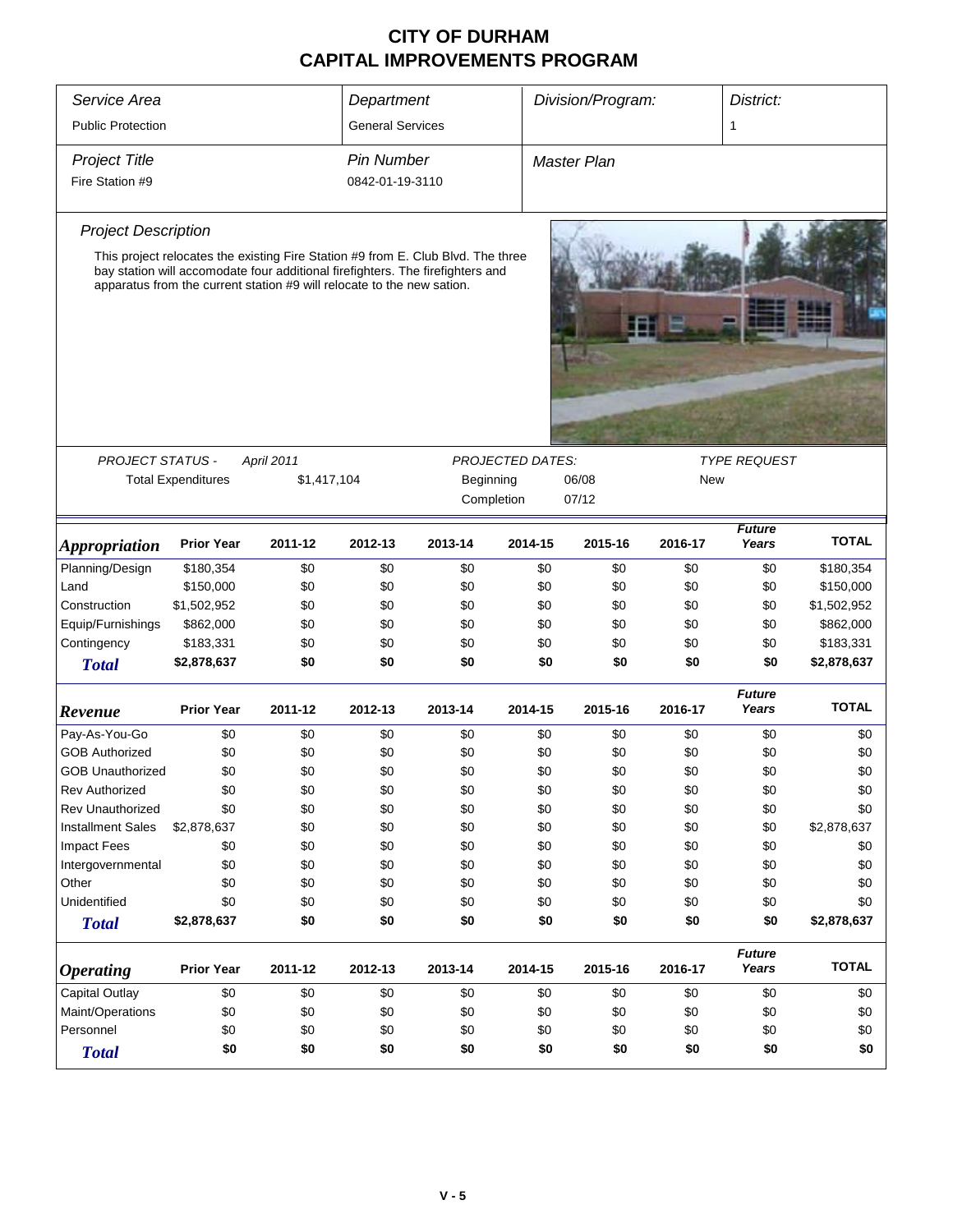| Service Area                                    |                                       |            | Department        |                                                                                                                                                                                                                                                                                                                                                                                                                                                                                             | Division/Program:       |                        | District:                          |                        |              |
|-------------------------------------------------|---------------------------------------|------------|-------------------|---------------------------------------------------------------------------------------------------------------------------------------------------------------------------------------------------------------------------------------------------------------------------------------------------------------------------------------------------------------------------------------------------------------------------------------------------------------------------------------------|-------------------------|------------------------|------------------------------------|------------------------|--------------|
| <b>Public Protection</b>                        |                                       |            | Fire              |                                                                                                                                                                                                                                                                                                                                                                                                                                                                                             |                         | Fire/Safety & Training |                                    | All                    |              |
| <b>Project Title</b>                            |                                       |            | <b>Pin Number</b> |                                                                                                                                                                                                                                                                                                                                                                                                                                                                                             |                         | Master Plan            |                                    |                        |              |
| Live Fire Training Simulator (Burn<br>Building) |                                       |            |                   |                                                                                                                                                                                                                                                                                                                                                                                                                                                                                             |                         |                        |                                    |                        |              |
| <b>Project Description</b>                      |                                       |            |                   |                                                                                                                                                                                                                                                                                                                                                                                                                                                                                             |                         |                        |                                    |                        |              |
|                                                 | usage and how sprinkler systems work. |            |                   | The live fire training simulator will replace our current burn building that has<br>been condemned and we can no longer use this facility to train. Training<br>simulators can offer a variety of training exercises, including: rappelling for<br>high angle rescue, confined space props, search and rescue props, live fire<br>training props, and forcible entry props, etc. This building can also be used to<br>teach personnel the proper techniques for hose advancement, standpipe |                         |                        | <b>Picture</b><br><b>Available</b> |                        |              |
|                                                 |                                       |            |                   |                                                                                                                                                                                                                                                                                                                                                                                                                                                                                             |                         |                        |                                    |                        |              |
| <b>PROJECT STATUS -</b>                         |                                       | April 2011 | \$0               |                                                                                                                                                                                                                                                                                                                                                                                                                                                                                             | <b>PROJECTED DATES:</b> |                        |                                    | <b>TYPE REQUEST</b>    |              |
|                                                 | <b>Total Expenditures</b>             |            |                   | Beginning                                                                                                                                                                                                                                                                                                                                                                                                                                                                                   |                         | 07/11<br>12/13         | New                                |                        |              |
|                                                 |                                       |            |                   | Completion                                                                                                                                                                                                                                                                                                                                                                                                                                                                                  |                         |                        |                                    |                        |              |
| <i><b>Appropriation</b></i>                     | <b>Prior Year</b>                     | 2011-12    | 2012-13           | 2013-14                                                                                                                                                                                                                                                                                                                                                                                                                                                                                     | 2014-15                 | 2015-16                | 2016-17                            | <b>Future</b><br>Years | <b>TOTAL</b> |
| Planning/Design                                 | \$0                                   | \$0        | \$32,670          | \$0                                                                                                                                                                                                                                                                                                                                                                                                                                                                                         | \$0                     | \$0                    | \$0                                | \$0                    | \$32,670     |
| Land                                            | \$0                                   | \$0        | \$0               | \$0                                                                                                                                                                                                                                                                                                                                                                                                                                                                                         | \$0                     | \$0                    | \$0                                | \$0                    | \$0          |
| Construction                                    | \$0                                   | \$0        | \$426,701         | \$0                                                                                                                                                                                                                                                                                                                                                                                                                                                                                         | \$0                     | \$0                    | \$0                                | \$0                    | \$426,701    |
| Equip/Furnishings                               | \$0                                   | \$0        | \$0               | \$0                                                                                                                                                                                                                                                                                                                                                                                                                                                                                         | \$0                     | \$0                    | \$0                                | \$0                    | \$0          |
| Contingency                                     | \$0                                   | \$0        | \$22,869          | \$0                                                                                                                                                                                                                                                                                                                                                                                                                                                                                         | \$0                     | \$0                    | \$0                                | \$0                    | \$22,869     |
| <b>Total</b>                                    | \$0                                   | \$0        | \$482,240         | \$0                                                                                                                                                                                                                                                                                                                                                                                                                                                                                         | \$0                     | \$0                    | \$0                                | \$0                    | \$482,240    |
| Revenue                                         | <b>Prior Year</b>                     | 2011-12    | 2012-13           | 2013-14                                                                                                                                                                                                                                                                                                                                                                                                                                                                                     | 2014-15                 | 2015-16                | 2016-17                            | <b>Future</b><br>Years | <b>TOTAL</b> |
| Pay-As-You-Go                                   | \$0                                   | \$0        | \$0               | \$0                                                                                                                                                                                                                                                                                                                                                                                                                                                                                         | \$0                     | \$0                    | \$0                                | \$0                    | \$0          |
| <b>GOB Authorized</b>                           | \$0                                   | \$0        | \$0               | \$0                                                                                                                                                                                                                                                                                                                                                                                                                                                                                         | \$0                     | \$0                    | \$0                                | \$0                    | \$0          |
| <b>GOB Unauthorized</b>                         | \$0                                   | \$0        | \$0               | \$0                                                                                                                                                                                                                                                                                                                                                                                                                                                                                         | \$0                     | \$0                    | \$0                                | \$0                    | \$0          |
| <b>Rev Authorized</b>                           | \$0                                   | \$0        | \$0               | \$0                                                                                                                                                                                                                                                                                                                                                                                                                                                                                         | \$0                     | \$0                    | \$0                                | \$0                    | \$0          |
| <b>Rev Unauthorized</b>                         | \$0                                   | \$0        | \$0               | \$0                                                                                                                                                                                                                                                                                                                                                                                                                                                                                         | \$0                     | \$0                    | \$0                                | \$0                    | \$0          |
| <b>Installment Sales</b>                        | \$0                                   | \$0        | \$0               | \$0                                                                                                                                                                                                                                                                                                                                                                                                                                                                                         | \$0                     | \$0                    | \$0                                | \$0                    | \$0          |
| <b>Impact Fees</b>                              | \$0                                   | \$0        | \$0               | \$0                                                                                                                                                                                                                                                                                                                                                                                                                                                                                         | \$0                     | \$0                    | \$0                                | \$0                    | \$0          |
| Intergovernmental                               | \$0                                   | \$0        | \$0               | \$0                                                                                                                                                                                                                                                                                                                                                                                                                                                                                         | \$0                     | \$0                    | \$0                                | \$0                    | \$0          |
| Other                                           | \$0                                   | \$0        | \$0               | \$0                                                                                                                                                                                                                                                                                                                                                                                                                                                                                         | \$0                     | \$0                    | \$0                                | \$0                    | \$0          |
| Unidentified                                    | \$0                                   | \$0        | \$482,240         | \$0                                                                                                                                                                                                                                                                                                                                                                                                                                                                                         | \$0                     | \$0                    | \$0                                | \$0                    | \$482,240    |
| <b>Total</b>                                    | \$0                                   | \$0        | \$482,240         | \$0                                                                                                                                                                                                                                                                                                                                                                                                                                                                                         | \$0                     | \$0                    | \$0                                | \$0                    | \$482,240    |
| <b>Operating</b>                                | <b>Prior Year</b>                     | 2011-12    | 2012-13           | 2013-14                                                                                                                                                                                                                                                                                                                                                                                                                                                                                     | 2014-15                 | 2015-16                | 2016-17                            | <b>Future</b><br>Years | <b>TOTAL</b> |
| Capital Outlay                                  | \$0                                   | \$0        | \$0               | \$0                                                                                                                                                                                                                                                                                                                                                                                                                                                                                         | \$0                     | \$0                    | \$0                                | \$0                    | \$0          |
| Maint/Operations                                | \$0                                   | \$0        | \$0               | \$0                                                                                                                                                                                                                                                                                                                                                                                                                                                                                         | \$0                     | \$0                    | \$0                                | \$0                    | \$0          |
| Personnel<br>\$0<br>\$0<br>\$0<br>\$0           |                                       |            |                   |                                                                                                                                                                                                                                                                                                                                                                                                                                                                                             | \$0                     | \$0                    | \$0                                | \$0                    | \$0          |
| <b>Total</b>                                    | \$0                                   | \$0        | \$0               | \$0                                                                                                                                                                                                                                                                                                                                                                                                                                                                                         | \$0                     | \$0                    | \$0                                | \$0                    | \$0          |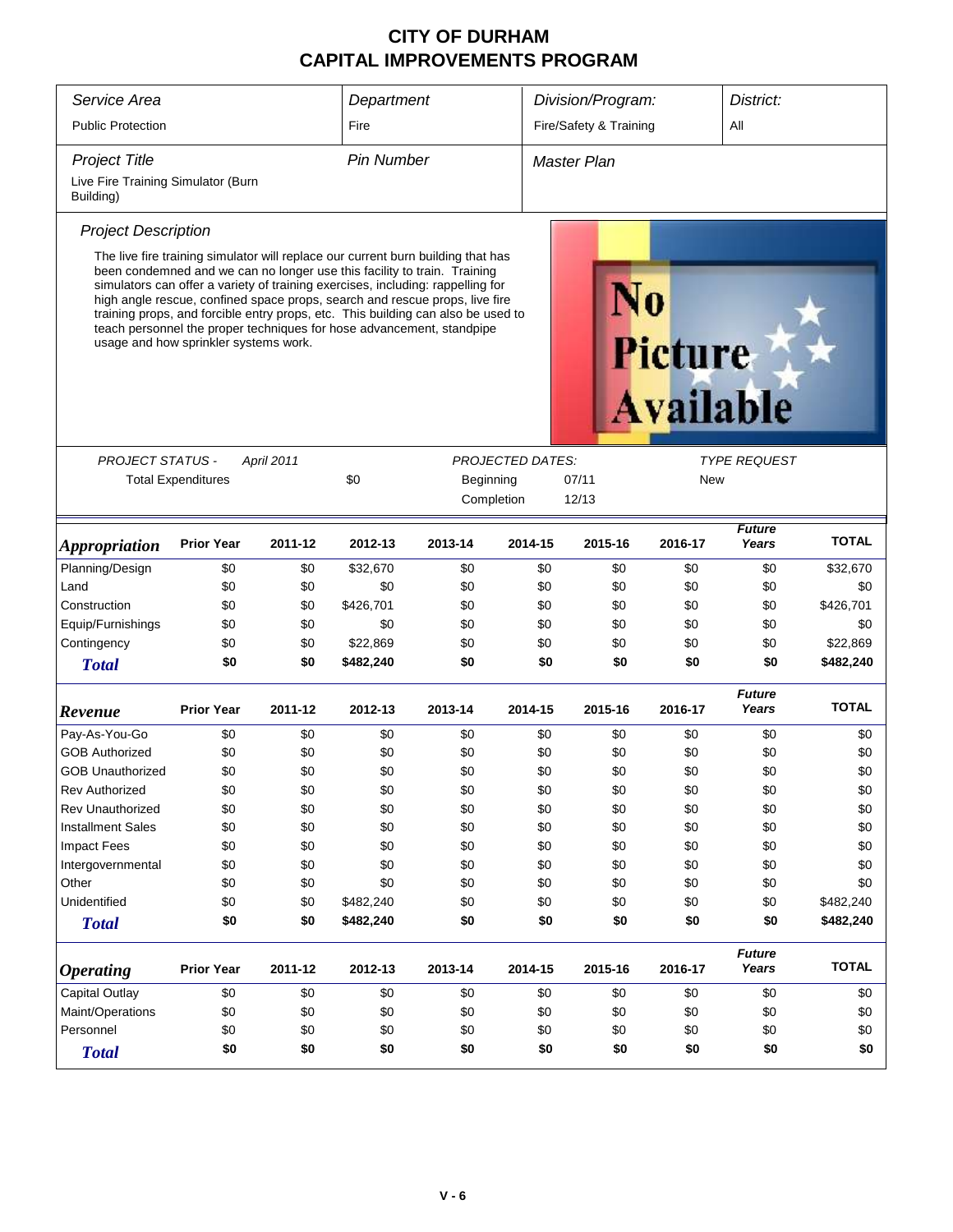| Service Area                               |                                                                                                                                                                                                                                                                                                                                                                        |            | Department        |           |                         | Division/Program:                 |         | District:              |              |  |
|--------------------------------------------|------------------------------------------------------------------------------------------------------------------------------------------------------------------------------------------------------------------------------------------------------------------------------------------------------------------------------------------------------------------------|------------|-------------------|-----------|-------------------------|-----------------------------------|---------|------------------------|--------------|--|
| <b>Public Protection</b>                   |                                                                                                                                                                                                                                                                                                                                                                        |            | Fleet             |           |                         | <b>Communications Maintenance</b> |         | All                    |              |  |
| <b>Project Title</b>                       |                                                                                                                                                                                                                                                                                                                                                                        |            | <b>Pin Number</b> |           |                         | <b>Master Plan</b>                |         |                        |              |  |
| Microwave Radio Network Upgrade<br>Project |                                                                                                                                                                                                                                                                                                                                                                        |            |                   |           |                         |                                   |         |                        |              |  |
| <b>Project Description</b>                 |                                                                                                                                                                                                                                                                                                                                                                        |            |                   |           |                         |                                   |         |                        |              |  |
|                                            | This project will provide for replacement of aging microwave radio equipment<br>purchased in 1994. The aging equipment is increasingly difficult to maintain.<br>The microwave radio network interconnects our four radio towers, the 911<br>center, and the backup 911 center. This equipment is an essential component<br>in our Public Safety radio communications. |            |                   |           |                         |                                   |         |                        |              |  |
|                                            |                                                                                                                                                                                                                                                                                                                                                                        |            |                   |           |                         |                                   |         |                        |              |  |
| PROJECT STATUS -                           |                                                                                                                                                                                                                                                                                                                                                                        | April 2011 |                   |           | <b>PROJECTED DATES:</b> |                                   |         | <b>TYPE REQUEST</b>    |              |  |
|                                            | <b>Total Expenditures</b>                                                                                                                                                                                                                                                                                                                                              | \$573,281  |                   | Beginning |                         | 09/09<br>New                      |         |                        |              |  |
|                                            |                                                                                                                                                                                                                                                                                                                                                                        |            |                   |           | Completion              | 12/11                             |         |                        |              |  |
| <i><b>Appropriation</b></i>                | <b>Prior Year</b>                                                                                                                                                                                                                                                                                                                                                      | 2011-12    | 2012-13           | 2013-14   | 2014-15                 | 2015-16                           | 2016-17 | <b>Future</b><br>Years | <b>TOTAL</b> |  |
| Planning/Design                            | \$0                                                                                                                                                                                                                                                                                                                                                                    | \$0        | \$0               | \$0       | \$0                     | \$0                               | \$0     | \$0                    | \$0          |  |
| Land                                       | \$0                                                                                                                                                                                                                                                                                                                                                                    | \$0        | \$0               | \$0       | \$0                     | \$0                               | \$0     | \$0                    | \$0          |  |
| Construction                               | \$0                                                                                                                                                                                                                                                                                                                                                                    | \$0        | \$0               | \$0       | \$0                     | \$0                               | \$0     | \$0                    | \$0          |  |
| Equip/Furnishings                          | \$1,000,000                                                                                                                                                                                                                                                                                                                                                            | \$0        | \$0               | \$0       | \$0                     | \$0                               | \$0     | \$0                    | \$1,000,000  |  |
| Contingency                                | \$200,000                                                                                                                                                                                                                                                                                                                                                              | \$0        | \$0               | \$0       | \$0                     | \$0                               | \$0     | \$0                    | \$200,000    |  |
| <b>Total</b>                               | \$1,200,000                                                                                                                                                                                                                                                                                                                                                            | \$0        | \$0               | \$0       | \$0                     | \$0                               | \$0     | \$0                    | \$1,200,000  |  |
| Revenue                                    | <b>Prior Year</b>                                                                                                                                                                                                                                                                                                                                                      | 2011-12    | 2012-13           | 2013-14   | 2014-15                 | 2015-16                           | 2016-17 | <b>Future</b><br>Years | <b>TOTAL</b> |  |
| Pay-As-You-Go                              | \$0                                                                                                                                                                                                                                                                                                                                                                    | \$0        | \$0               | \$0       | \$0                     | \$0                               | \$0     | \$0                    | \$0          |  |
| <b>GOB Authorized</b>                      | \$0                                                                                                                                                                                                                                                                                                                                                                    | \$0        | \$0               | \$0       | \$0                     | \$0                               | \$0     | \$0                    | \$0          |  |
| <b>GOB Unauthorized</b>                    | \$0                                                                                                                                                                                                                                                                                                                                                                    | \$0        | \$0               | \$0       | \$0                     | \$0                               | \$0     | \$0                    | \$0          |  |
| Rev Authorized                             | \$0                                                                                                                                                                                                                                                                                                                                                                    | \$0        | \$0               | \$0       | \$0                     | \$0                               | \$0     | \$0                    | \$0          |  |
| Rev Unauthorized                           | \$0                                                                                                                                                                                                                                                                                                                                                                    | \$0        | \$0               | \$0       | \$0                     | \$0                               | \$0     | \$0                    | \$0          |  |
| <b>Installment Sales</b>                   | \$1,200,000                                                                                                                                                                                                                                                                                                                                                            | \$0        | \$0               | \$0       | \$0                     | \$0                               | \$0     | \$0                    | \$1,200,000  |  |
| <b>Impact Fees</b>                         | \$0                                                                                                                                                                                                                                                                                                                                                                    | \$0        | \$0               | \$0       | \$0                     | \$0                               | \$0     | \$0                    | \$0          |  |
| Intergovernmental                          | \$0                                                                                                                                                                                                                                                                                                                                                                    | \$0        | \$0               | \$0       | \$0                     | \$0                               | \$0     | \$0                    | \$0          |  |
| Other                                      | \$0                                                                                                                                                                                                                                                                                                                                                                    | \$0        | \$0               | \$0       | \$0                     | \$0                               | \$0     | \$0                    | \$0          |  |
| Unidentified                               | \$0                                                                                                                                                                                                                                                                                                                                                                    | \$0        | \$0               | \$0       | \$0                     | \$0                               | \$0     | \$0                    | \$0          |  |
| <b>Total</b>                               | \$1,200,000                                                                                                                                                                                                                                                                                                                                                            | \$0        | \$0               | \$0       | \$0                     | \$0                               | \$0     | \$0                    | \$1,200,000  |  |
| <b>Operating</b>                           | <b>Prior Year</b>                                                                                                                                                                                                                                                                                                                                                      | 2011-12    | 2012-13           | 2013-14   | 2014-15                 | 2015-16                           | 2016-17 | <b>Future</b><br>Years | <b>TOTAL</b> |  |
| Capital Outlay                             | \$0                                                                                                                                                                                                                                                                                                                                                                    | \$0        | \$0               | \$0       | \$0                     | \$0                               | \$0     | \$0                    | \$0          |  |
| Maint/Operations                           | \$0                                                                                                                                                                                                                                                                                                                                                                    | \$0        | \$0               | \$0       | \$0                     | \$0                               | \$0     | \$0                    | \$0          |  |
| Personnel                                  | \$0                                                                                                                                                                                                                                                                                                                                                                    | \$0        | \$0               | \$0       | \$0                     | \$0                               | \$0     | \$0                    | \$0          |  |
| <b>Total</b>                               | \$0                                                                                                                                                                                                                                                                                                                                                                    | \$0        | \$0               | \$0       | \$0                     | \$0                               | \$0     | \$0                    | \$0          |  |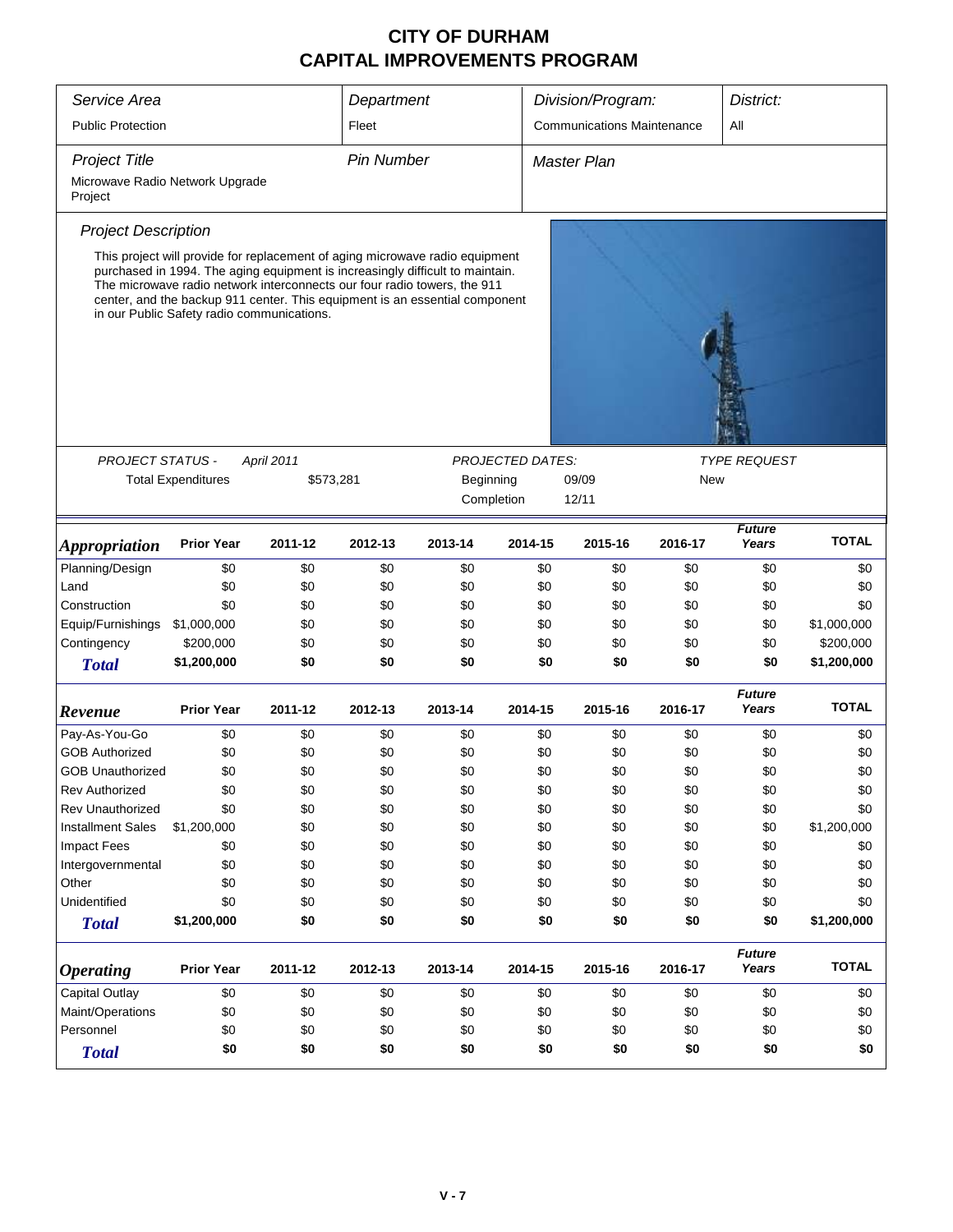| Service Area<br><b>Public Protection</b> |                                                                              |            | Department        |             |                         | Division/Program: |            | District:              |              |  |
|------------------------------------------|------------------------------------------------------------------------------|------------|-------------------|-------------|-------------------------|-------------------|------------|------------------------|--------------|--|
|                                          |                                                                              |            | Fire              |             |                         | Fire/Operations   |            | All                    |              |  |
| <b>Project Title</b>                     |                                                                              |            | <b>Pin Number</b> |             |                         | Master Plan       |            |                        |              |  |
| <b>New Fire Station</b>                  |                                                                              |            |                   |             |                         |                   |            |                        |              |  |
| <b>Project Description</b>               |                                                                              |            |                   |             |                         |                   |            |                        |              |  |
|                                          | Provides for future fire protection need. Location of the next new City fire |            |                   |             |                         |                   |            |                        |              |  |
| facility t.b.d.                          |                                                                              |            |                   |             |                         |                   |            |                        |              |  |
| PROJECT STATUS -                         |                                                                              | April 2011 |                   |             | <b>PROJECTED DATES:</b> |                   |            | <b>TYPE REQUEST</b>    |              |  |
|                                          | <b>Total Expenditures</b>                                                    |            | \$0               |             | Beginning               | 07/13             | <b>New</b> |                        |              |  |
|                                          |                                                                              |            |                   |             | Completion              | 07/14             |            |                        |              |  |
|                                          |                                                                              |            |                   |             |                         |                   |            |                        |              |  |
| <i><b>Appropriation</b></i>              | <b>Prior Year</b>                                                            | 2011-12    | 2012-13           | 2013-14     | 2014-15                 | 2015-16           | 2016-17    | <b>Future</b><br>Years | <b>TOTAL</b> |  |
| Planning/Design                          | \$0                                                                          | \$0        | \$0               | \$500,000   | \$0                     | \$0               | \$0        | \$0                    | \$500,000    |  |
| Land                                     | \$0                                                                          | \$0        | \$0               | \$500,000   | \$0                     | \$0               | \$0        | \$0                    | \$500,000    |  |
| Construction                             | \$0                                                                          | \$0        | \$0               | \$3,150,000 | \$1,000,000             | \$0               | \$0        | \$0                    | \$4,150,000  |  |
| Equip/Furnishings                        | \$0                                                                          | \$0        | \$0               | \$0         | \$0                     | \$0               | \$0        | \$0                    | \$0          |  |
| Contingency                              | \$0                                                                          | \$0        | \$0               | \$0         | \$0                     | \$0               | \$0        | \$0                    | \$0          |  |
| <b>Total</b>                             | \$0                                                                          | \$0        | \$0               | \$4,150,000 | \$1,000,000             | \$0               | \$0        | \$0                    | \$5,150,000  |  |
| Revenue                                  | <b>Prior Year</b>                                                            | 2011-12    | 2012-13           | 2013-14     | 2014-15                 | 2015-16           | 2016-17    | <b>Future</b><br>Years | <b>TOTAL</b> |  |
| Pay-As-You-Go                            | \$0                                                                          | \$0        | \$0               | \$0         | \$0                     | \$0               | \$0        | \$0                    | \$0          |  |
| <b>GOB Authorized</b>                    | \$0                                                                          | \$0        | \$0               | \$0         | \$0                     | \$0               | \$0        | \$0                    | \$0          |  |
| <b>GOB Unauthorized</b>                  | \$0                                                                          | \$0        | \$0               | \$0         | \$0                     | \$0               | \$0        | \$0                    | \$0          |  |
| <b>Rev Authorized</b>                    | \$0                                                                          | \$0        | \$0               | \$0         | \$0                     | \$0               | \$0        | \$0                    | \$0          |  |
| Rev Unauthorized                         | \$0                                                                          | \$0        | \$0               | \$0         | \$0                     | \$0               | \$0        | \$0                    | \$0          |  |
| <b>Installment Sales</b>                 | \$0                                                                          | \$0        | \$0               | \$0         | \$0                     | \$0               | \$0        | \$0                    | \$0          |  |
| <b>Impact Fees</b>                       | \$0                                                                          | \$0        | \$0               | \$0         | \$0                     | \$0               | \$0        | \$0                    | \$0          |  |
| Intergovernmental                        | \$0                                                                          | \$0        | \$0               | \$0         | \$0                     | \$0               | \$0        | \$0                    | \$0          |  |
| Other                                    | \$0                                                                          | \$0        | \$0               | \$0         | \$0                     | \$0               | \$0        | \$0                    | \$0          |  |
| Unidentified                             | \$0                                                                          | \$0        | \$0               | \$4,150,000 | \$1,000,000             | \$0               | \$0        | \$0                    | \$5,150,000  |  |
| <b>Total</b>                             | \$0                                                                          | \$0        | \$0               | \$4,150,000 | \$1,000,000             | \$0               | \$0        | \$0                    | \$5,150,000  |  |
| <i><b>Operating</b></i>                  | <b>Prior Year</b>                                                            | 2011-12    | 2012-13           | 2013-14     | 2014-15                 | 2015-16           | 2016-17    | <b>Future</b><br>Years | <b>TOTAL</b> |  |
| Capital Outlay                           | \$0                                                                          | \$0        | \$0               | \$0         | \$0                     | \$0               | \$0        | \$0                    | \$0          |  |
| Maint/Operations                         | \$0                                                                          | \$0        | \$0               | \$0         | \$0                     | \$0               | \$0        | \$0                    | \$0          |  |
| Personnel                                | \$0                                                                          | \$0        | \$0               | \$0         | \$0                     | \$0               | \$0        | \$0                    | \$0          |  |
| <b>Total</b>                             | \$0                                                                          | \$0        | \$0               | \$0         | \$0                     | \$0               | \$0        | \$0                    | \$0          |  |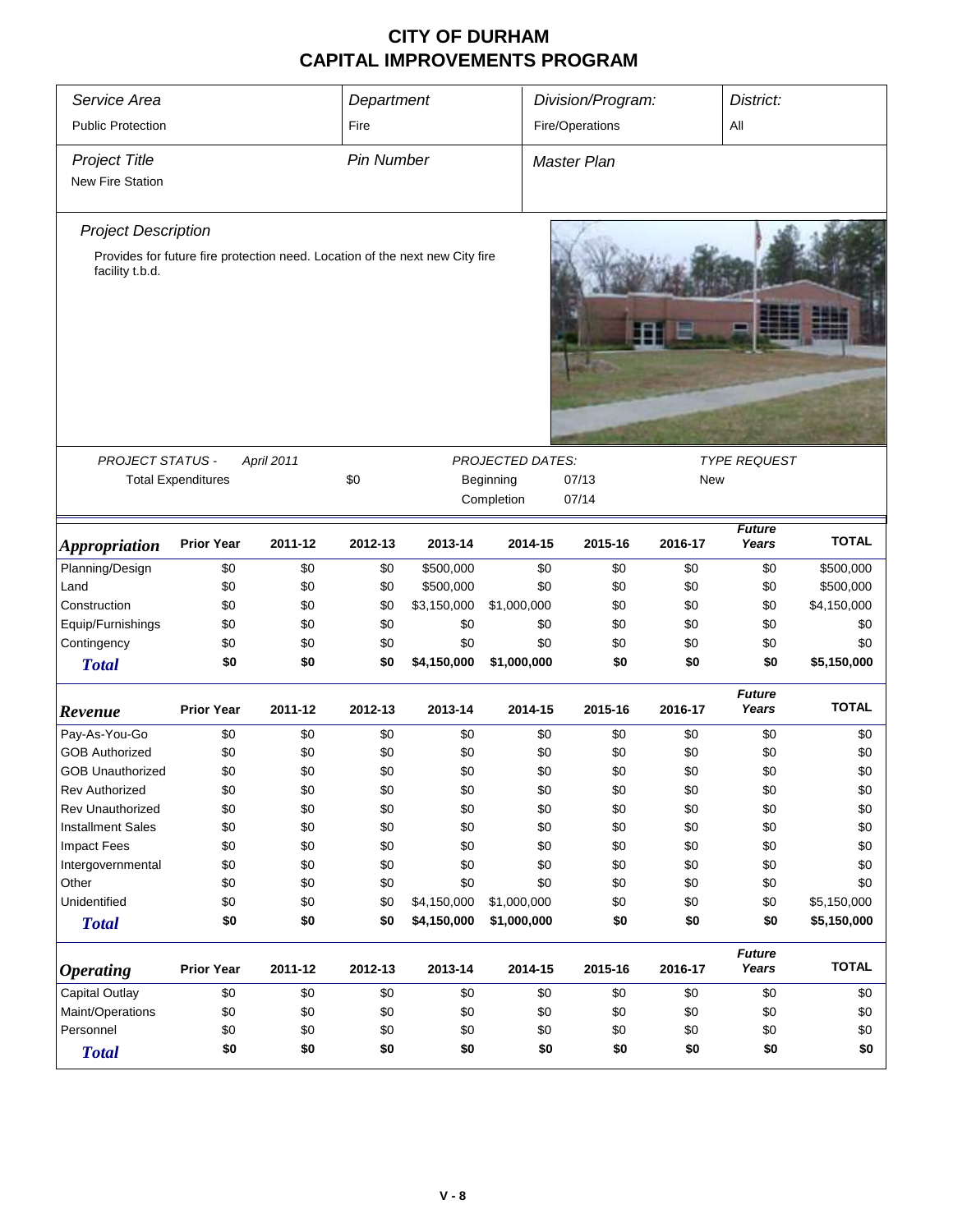| Service Area                |                           |                                                                          | Department        |                                                                             |                         | Division/Program:           |                 | District:              |              |
|-----------------------------|---------------------------|--------------------------------------------------------------------------|-------------------|-----------------------------------------------------------------------------|-------------------------|-----------------------------|-----------------|------------------------|--------------|
| <b>Public Protection</b>    |                           |                                                                          | Police            |                                                                             |                         |                             |                 | All                    |              |
|                             |                           |                                                                          |                   |                                                                             |                         |                             |                 |                        |              |
| <b>Project Title</b>        |                           |                                                                          | <b>Pin Number</b> |                                                                             |                         | <b>Master Plan</b>          |                 |                        |              |
| PD Headquarter Replacement  |                           |                                                                          |                   |                                                                             |                         | Police Facility Master Plan |                 |                        |              |
| <b>Project Description</b>  |                           |                                                                          |                   |                                                                             |                         |                             |                 |                        |              |
| building.                   |                           | selection for a potential replacement of the current Police headquarters |                   | Phase 1 of this project is a study that will cover master planning and site |                         |                             |                 |                        |              |
| PROJECT STATUS -            |                           | April 2011                                                               |                   |                                                                             | <b>PROJECTED DATES:</b> |                             |                 | <b>TYPE REQUEST</b>    |              |
|                             | <b>Total Expenditures</b> | \$149,977                                                                |                   | Beginning                                                                   |                         | 07/09                       | <b>New</b>      |                        |              |
|                             |                           |                                                                          |                   | Completion                                                                  |                         | 06/17                       |                 |                        |              |
|                             |                           |                                                                          |                   |                                                                             |                         |                             |                 | <b>Future</b>          | <b>TOTAL</b> |
| <i><b>Appropriation</b></i> | <b>Prior Year</b>         | 2011-12                                                                  | 2012-13           | 2013-14                                                                     | 2014-15                 | 2015-16                     | 2016-17         | Years                  |              |
| Planning/Design             | \$150,000                 | \$0                                                                      | \$0               | \$0                                                                         | \$0                     | \$3,320,807                 | \$0             | \$0                    | \$3,470,807  |
| Land                        | \$0                       | \$0                                                                      | \$0               | \$0                                                                         | \$0                     | \$1,200,000                 | \$0             | \$0                    | \$1,200,000  |
| Construction                | \$0                       | \$0                                                                      | \$0               | \$0                                                                         | \$0                     |                             | \$0 30,189,160  | \$0                    | 30,189,160   |
| Equip/Furnishings           | \$0                       | \$0                                                                      | \$0               | \$0                                                                         | \$0                     |                             | \$0 \$1,034,577 | \$0                    | \$1,034,577  |
| Contingency                 | \$0                       | \$0                                                                      | \$0               | \$0                                                                         | \$0                     |                             | \$0 \$4,528,374 | \$0                    | \$4,528,374  |
| <b>Total</b>                | \$150,000                 | \$0                                                                      | \$0               | \$0                                                                         | \$0                     | \$4,520,807 \$35,752,111    |                 | \$0                    | \$40,422,918 |
| Revenue                     | <b>Prior Year</b>         | 2011-12                                                                  | 2012-13           | 2013-14                                                                     | 2014-15                 | 2015-16                     | 2016-17         | <b>Future</b><br>Years | <b>TOTAL</b> |
| Pay-As-You-Go               | \$150,000                 | \$0                                                                      | \$0               | \$0                                                                         | \$0                     | \$0                         | \$0             | \$0                    | \$150,000    |
| <b>GOB Authorized</b>       | \$0                       | \$0                                                                      | \$0               | \$0                                                                         | \$0                     | \$0                         | \$0             | \$0                    | \$0          |
| <b>GOB Unauthorized</b>     | \$0                       | \$0                                                                      | \$0               | \$0                                                                         | \$0                     | \$0                         | \$0             | \$0                    | \$0          |
| <b>Rev Authorized</b>       | \$0                       | \$0                                                                      | \$0               | \$0                                                                         | \$0                     | \$0                         | \$0             | \$0                    | \$0          |
| Rev Unauthorized            | \$0                       | \$0                                                                      | \$0               | \$0                                                                         | \$0                     | \$0                         | \$0             | \$0                    | \$0          |
| <b>Installment Sales</b>    | \$0                       | \$0                                                                      | \$0               | \$0                                                                         | \$0                     | \$0                         | \$0             | \$0                    | \$0          |
| Impact Fees                 | \$0                       | \$0                                                                      | \$0               | \$0                                                                         | \$0                     | \$0                         | \$0             | \$0                    | \$0          |
| Intergovernmental           | \$0                       | \$0                                                                      | \$0               | \$0                                                                         | \$0                     | \$0                         | \$0             | \$0                    | \$0          |
| Other                       | \$0                       | \$0                                                                      | \$0               | \$0                                                                         | \$0                     | \$0                         | \$0             | \$0                    | \$0          |
| Unidentified                | \$0                       | \$0                                                                      | \$0               | \$0                                                                         | \$0                     | \$4,520,807 35,752,111      |                 | \$0                    | 40,272,918   |
| <b>Total</b>                | \$150,000                 | \$0                                                                      | \$0               | \$0                                                                         | \$0                     | \$4,520,807 \$35,752,111    |                 | \$0                    | \$40,422,918 |
| <b>Operating</b>            | <b>Prior Year</b>         | 2011-12                                                                  | 2012-13           | 2013-14                                                                     | 2014-15                 | 2015-16                     | 2016-17         | <b>Future</b><br>Years | <b>TOTAL</b> |
| Capital Outlay              | \$0                       | \$0                                                                      | \$0               | \$0                                                                         | \$0                     | \$0                         | \$0             | \$0                    | \$0          |
| Maint/Operations            | \$0                       | \$0                                                                      | \$0               | \$0                                                                         | \$0                     | \$0                         | \$0             | \$0                    | \$0          |
| Personnel                   | \$0                       | \$0                                                                      | \$0               | \$0                                                                         | \$0                     | \$0                         | \$0             | \$0                    | \$0          |
| <b>Total</b>                | \$0                       | \$0                                                                      | \$0               | \$0                                                                         | \$0                     | \$0                         | \$0             | \$0                    | \$0          |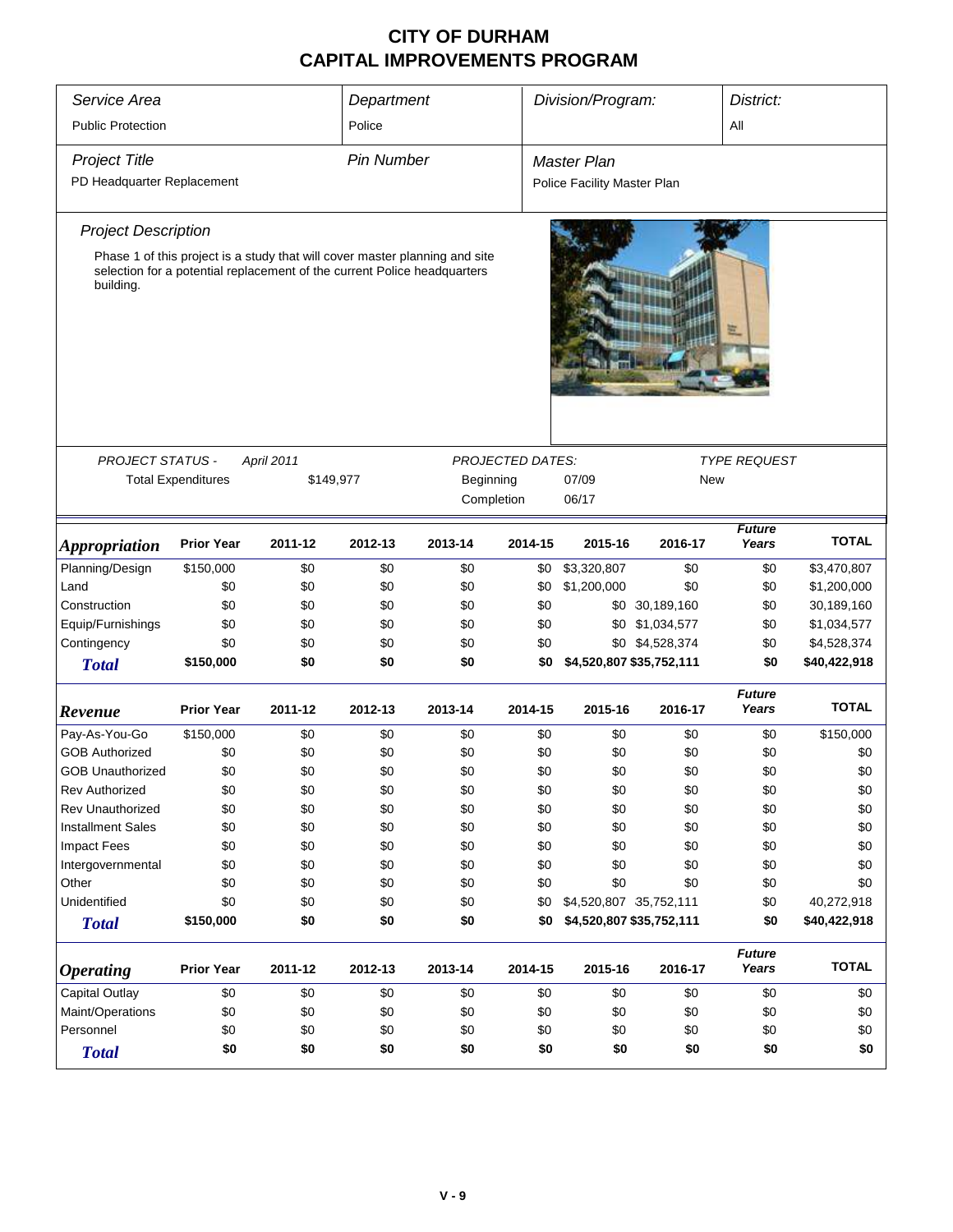| Service Area<br><b>Public Protection</b> |                                                                                                                                             |                                                                                                                                                                                                                                                                                                                                                                                              | Department<br><b>General Services</b> |         |         | Division/Program:                    |         | District:<br>5         |              |
|------------------------------------------|---------------------------------------------------------------------------------------------------------------------------------------------|----------------------------------------------------------------------------------------------------------------------------------------------------------------------------------------------------------------------------------------------------------------------------------------------------------------------------------------------------------------------------------------------|---------------------------------------|---------|---------|--------------------------------------|---------|------------------------|--------------|
|                                          |                                                                                                                                             |                                                                                                                                                                                                                                                                                                                                                                                              |                                       |         |         |                                      |         |                        |              |
| <b>Project Title</b>                     |                                                                                                                                             |                                                                                                                                                                                                                                                                                                                                                                                              | <b>Pin Number</b>                     |         |         | <b>Master Plan</b>                   |         |                        |              |
| Police HQ Upgrade                        |                                                                                                                                             |                                                                                                                                                                                                                                                                                                                                                                                              | 0821-07-67-7634                       |         |         | <b>Facility Condition Assessment</b> |         |                        |              |
| <b>Project Description</b>               |                                                                                                                                             |                                                                                                                                                                                                                                                                                                                                                                                              |                                       |         |         |                                      |         |                        |              |
|                                          |                                                                                                                                             | This project addresses the air quality issues at Police Headquarters by making<br>major HVAC modifications to the facility. New return fans in the basement,<br>relocation of supply lines and the re-work of Air Handling Unit #2. This work is<br>required to extend the interim life of the facility. The project will also include<br>replacement of both elevator cars in the building. |                                       |         |         |                                      |         |                        |              |
|                                          |                                                                                                                                             |                                                                                                                                                                                                                                                                                                                                                                                              |                                       |         |         |                                      |         |                        |              |
|                                          | <b>TYPE REQUEST</b><br><b>PROJECT STATUS -</b><br><b>PROJECTED DATES:</b><br><b>April 2011</b><br><b>Total Expenditures</b><br>Continuation |                                                                                                                                                                                                                                                                                                                                                                                              |                                       |         |         |                                      |         |                        |              |
|                                          |                                                                                                                                             | \$4,005,684<br>Beginning<br>07/04<br>Completion<br>06/12                                                                                                                                                                                                                                                                                                                                     |                                       |         |         |                                      |         |                        |              |
|                                          |                                                                                                                                             |                                                                                                                                                                                                                                                                                                                                                                                              |                                       |         |         |                                      |         |                        |              |
| <b>Appropriation</b>                     | <b>Prior Year</b>                                                                                                                           | 2011-12                                                                                                                                                                                                                                                                                                                                                                                      | 2012-13                               | 2013-14 | 2014-15 | 2015-16                              | 2016-17 | <b>Future</b><br>Years | <b>TOTAL</b> |
| Planning/Design                          | \$202,891                                                                                                                                   | \$105,000                                                                                                                                                                                                                                                                                                                                                                                    | \$0                                   | \$0     | \$0     | \$0                                  | \$0     | \$0                    | \$307,891    |
| Construction                             | \$3,641,700                                                                                                                                 | \$525,000                                                                                                                                                                                                                                                                                                                                                                                    | \$0                                   | \$0     | \$0     | \$0                                  | \$0     | \$0                    | \$4,166,700  |
| Contingency                              | \$176,427                                                                                                                                   | \$70,000                                                                                                                                                                                                                                                                                                                                                                                     | \$0                                   | \$0     | \$0     | \$0                                  | \$0     | \$0                    | \$246,427    |
| <b>Total</b>                             | \$4,021,018                                                                                                                                 | \$700,000                                                                                                                                                                                                                                                                                                                                                                                    | \$0                                   | \$0     | \$0     | \$0                                  | \$0     | \$0                    | \$4,721,018  |
| Revenue                                  | <b>Prior Year</b>                                                                                                                           | 2011-12                                                                                                                                                                                                                                                                                                                                                                                      | 2012-13                               | 2013-14 | 2014-15 | 2015-16                              | 2016-17 | <b>Future</b><br>Years | <b>TOTAL</b> |
| Pay-As-You-Go                            | \$0                                                                                                                                         | \$0                                                                                                                                                                                                                                                                                                                                                                                          | \$0                                   | \$0     | \$0     | \$0                                  | \$0     | \$0                    | \$0          |
| <b>GOB Authorized</b>                    | \$1,475,000                                                                                                                                 | \$0                                                                                                                                                                                                                                                                                                                                                                                          | \$0                                   | \$0     | \$0     | \$0                                  | \$0     | \$0                    | \$1,475,000  |
| <b>GOB Unauthorized</b>                  | \$0                                                                                                                                         | \$0                                                                                                                                                                                                                                                                                                                                                                                          | \$0                                   | \$0     | \$0     | \$0                                  | \$0     | \$0                    | \$0          |
| <b>Rev Authorized</b>                    | \$0                                                                                                                                         | \$0                                                                                                                                                                                                                                                                                                                                                                                          | \$0                                   | \$0     | \$0     | \$0                                  | \$0     | \$0                    | \$0          |
| <b>Rev Unauthorized</b>                  | \$0                                                                                                                                         | \$0                                                                                                                                                                                                                                                                                                                                                                                          | \$0                                   | \$0     | \$0     | \$0                                  | \$0     | \$0                    | \$0          |
| <b>Installment Sales</b>                 | \$2,546,018                                                                                                                                 | \$700,000                                                                                                                                                                                                                                                                                                                                                                                    | \$0                                   | \$0     | \$0     | \$0                                  | \$0     | \$0                    | \$3,246,018  |
| <b>Impact Fees</b>                       | \$0                                                                                                                                         | \$0                                                                                                                                                                                                                                                                                                                                                                                          | \$0                                   | \$0     | \$0     | \$0                                  | \$0     | \$0                    | \$0          |
| Intergovernmental                        | \$0                                                                                                                                         | \$0                                                                                                                                                                                                                                                                                                                                                                                          | \$0                                   | \$0     | \$0     | \$0                                  | \$0     | \$0                    | \$0          |
| Other                                    | \$0                                                                                                                                         | \$0                                                                                                                                                                                                                                                                                                                                                                                          | \$0                                   | \$0     | \$0     | \$0                                  | \$0     | \$0                    | \$0          |
| Unidentified                             | \$0                                                                                                                                         | \$0                                                                                                                                                                                                                                                                                                                                                                                          | \$0                                   | \$0     | \$0     | \$0                                  | \$0     | \$0                    | \$0          |
| <b>Total</b>                             | \$4,021,018                                                                                                                                 | \$700,000                                                                                                                                                                                                                                                                                                                                                                                    | \$0                                   | \$0     | \$0     | \$0                                  | \$0     | \$0                    | \$4,721,018  |
| <b>Operating</b>                         | <b>Prior Year</b>                                                                                                                           | 2011-12                                                                                                                                                                                                                                                                                                                                                                                      | 2012-13                               | 2013-14 | 2014-15 | 2015-16                              | 2016-17 | <b>Future</b><br>Years | <b>TOTAL</b> |
| <b>Capital Outlay</b>                    | \$0                                                                                                                                         | \$0                                                                                                                                                                                                                                                                                                                                                                                          | \$0                                   | \$0     | \$0     | \$0                                  | \$0     | \$0                    | \$0          |
| Maint/Operations                         | \$0                                                                                                                                         | \$0                                                                                                                                                                                                                                                                                                                                                                                          | \$0                                   | \$0     | \$0     | \$0                                  | \$0     | \$0                    | \$0          |
| Personnel                                | \$0                                                                                                                                         | \$0                                                                                                                                                                                                                                                                                                                                                                                          | \$0                                   | \$0     | \$0     | \$0                                  | \$0     | \$0                    | \$0          |
| <b>Total</b>                             | \$0                                                                                                                                         | \$0                                                                                                                                                                                                                                                                                                                                                                                          | \$0                                   | \$0     | \$0     | \$0                                  | \$0     | \$0                    | \$0          |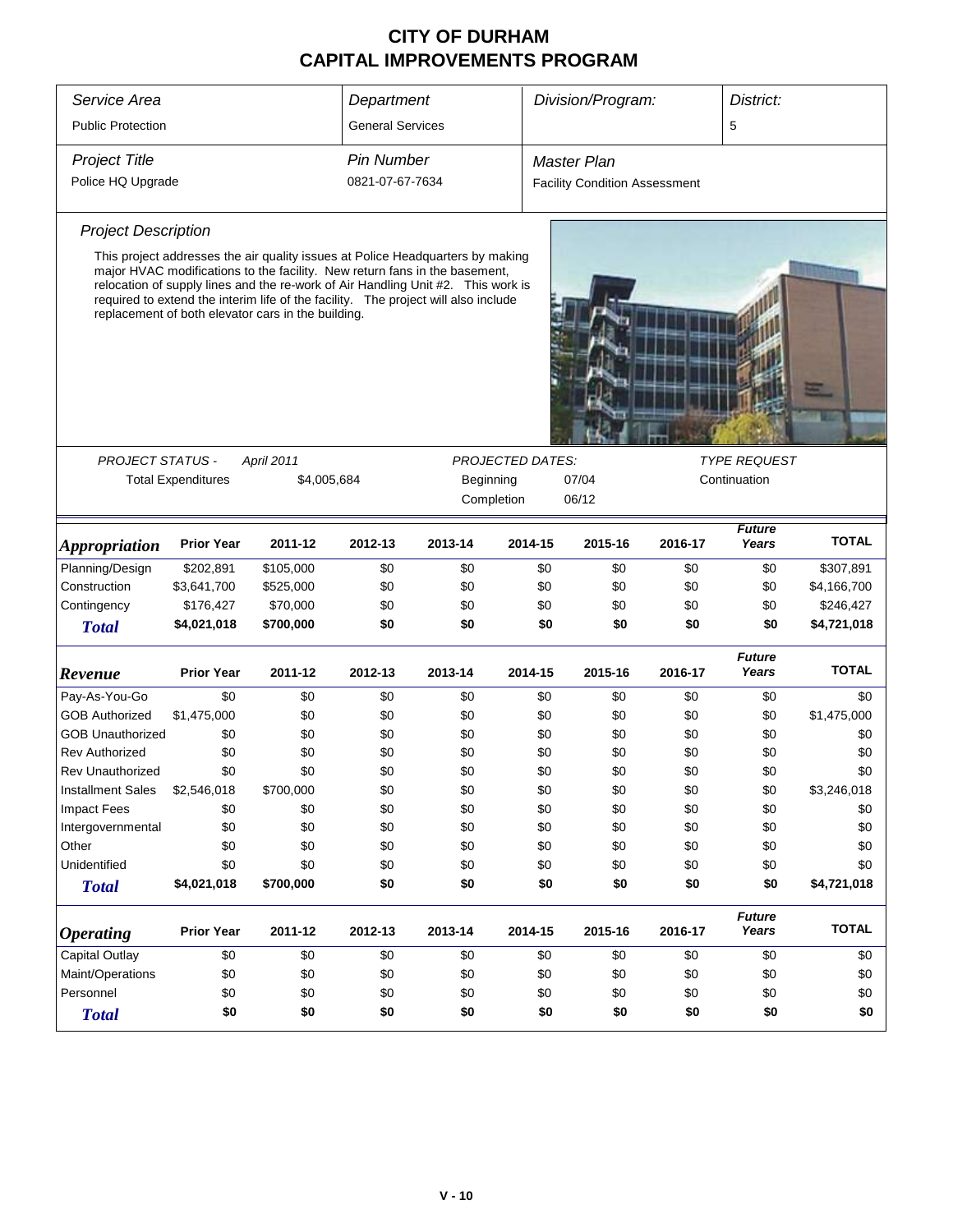| Service Area<br>Department<br>Division/Program:<br>District:<br><b>Communications Maintenance/</b><br><b>Public Protection</b><br>Fleet<br>All<br><b>Project Title</b><br><b>Pin Number</b><br><b>Master Plan</b><br>Radio Infrastructure Replacement<br><b>Project Description</b><br>Replacement of 800 MHz radio system infrastructure, and all consoles at the<br>911 center, the backup 911 center, and the Sheriff's Dept. consoles. Project is<br>forced by the aging of current equipment. Estimated project cost at this time is<br>\$20 - \$22 million. Will beginning planning for conversion to new equipment in<br>2010, for installation and implementation in 2014. 2014 is a drop dead date to<br>get this done. Cost will be shared approximately 50% with county per interlocal<br>agreement.<br><b>Picture</b><br><b>Available</b><br><b>PROJECT STATUS -</b><br>April 2011<br><b>PROJECTED DATES:</b><br><b>TYPE REQUEST</b><br>\$0<br><b>Total Expenditures</b><br>Beginning<br>07/13<br>New<br>Completion<br>01/15<br><b>Future</b><br><b>TOTAL</b><br>Years<br><b>Prior Year</b><br>2011-12<br>2012-13<br>2013-14<br>2014-15<br>2015-16<br>2016-17<br><i><b>Appropriation</b></i><br>Planning/Design<br>\$0<br>\$50,000<br>\$0<br>\$0<br>\$0<br>\$0<br>\$0<br>\$0<br>\$50,000<br>Land<br>\$0<br>\$0<br>\$0<br>\$0<br>\$0<br>\$0<br>\$0<br>\$0<br>\$0<br>Construction<br>\$0<br>\$0<br>\$0<br>\$0<br>\$0<br>\$0<br>\$0<br>\$0<br>\$0<br>Equip/Furnishings<br>\$0<br>\$0<br>\$0<br>22,000,000<br>\$0<br>\$0<br>\$0<br>\$0<br>22,000,000<br>\$0<br>Contingency<br>\$0<br>\$0<br>\$0<br>\$0<br>\$0<br>\$0<br>\$0<br>\$0<br>\$0<br>\$50,000<br>\$22,000,000<br>\$0<br>\$0<br>\$0<br>\$0<br>\$22,050,000<br>\$0<br><b>Total</b><br><b>Future</b><br><b>TOTAL</b><br><b>Prior Year</b><br>2011-12<br>2012-13<br>2013-14<br>2014-15<br>2015-16<br>2016-17<br>Years<br>\$0<br>\$0<br>\$0<br>\$0<br>\$25,000<br>Pay-As-You-Go<br>\$25,000<br>\$0<br>\$0<br>\$0<br><b>GOB Authorized</b><br>\$0<br>\$0<br>\$0<br>\$0<br>\$0<br>\$0<br>\$0<br>\$0<br>\$0<br>\$0<br>\$0<br>\$0<br>\$0<br>\$0<br>\$0<br>\$0<br>\$0<br>\$0<br><b>GOB Unauthorized</b><br>\$0<br>\$0<br>\$0<br>\$0<br>\$0<br>\$0<br>\$0<br>\$0<br>\$0<br>Rev Authorized<br><b>Rev Unauthorized</b><br>\$0<br>\$0<br>\$0<br>\$0<br>\$0<br>\$0<br>\$0<br>\$0<br>\$0<br><b>Installment Sales</b><br>\$0<br>\$0<br>\$0<br>\$0<br>\$0<br>\$0<br>\$0<br>\$0<br>\$0<br><b>Impact Fees</b><br>\$0<br>\$0<br>\$0<br>\$0<br>\$0<br>\$0<br>\$0<br>\$0<br>\$0<br>\$0<br>\$25,000<br>\$0<br>11,000,000<br>\$0<br>\$0<br>\$0<br>11,025,000<br>Intergovernmental<br>\$0<br>Other<br>\$0<br>\$0<br>\$0<br>11,000,000<br>\$0<br>\$0<br>\$0<br>11,000,000<br>\$0<br>Unidentified<br>\$0<br>\$0<br>\$0<br>\$0<br>\$0<br>\$0<br>\$0<br>\$0<br>\$0<br>\$0<br>\$50,000<br>\$22,000,000<br>\$0<br>\$0<br>\$0<br>\$0<br>\$22,050,000<br>\$0<br><b>Total</b><br><b>Future</b><br><b>TOTAL</b><br><b>Prior Year</b><br>Years<br>2011-12<br>2012-13<br>2013-14<br>2014-15<br>2015-16<br>2016-17<br><b>Operating</b><br>Capital Outlay<br>\$0<br>\$0<br>\$0<br>\$0<br>\$0<br>\$0<br>\$0<br>\$0<br>\$0<br>Maint/Operations<br>\$0<br>\$0<br>\$0<br>\$0<br>\$0<br>\$0<br>\$0<br>\$0<br>\$0<br>Personnel<br>\$0<br>\$0<br>\$0<br>\$0<br>\$0<br>\$0<br>\$0<br>\$0<br>\$0<br>\$0<br>\$0<br>\$0<br>\$0<br>\$0<br>\$0<br>\$0<br>\$0<br>\$0<br><b>Total</b> |         |  |  |  |  |  |  |  |
|------------------------------------------------------------------------------------------------------------------------------------------------------------------------------------------------------------------------------------------------------------------------------------------------------------------------------------------------------------------------------------------------------------------------------------------------------------------------------------------------------------------------------------------------------------------------------------------------------------------------------------------------------------------------------------------------------------------------------------------------------------------------------------------------------------------------------------------------------------------------------------------------------------------------------------------------------------------------------------------------------------------------------------------------------------------------------------------------------------------------------------------------------------------------------------------------------------------------------------------------------------------------------------------------------------------------------------------------------------------------------------------------------------------------------------------------------------------------------------------------------------------------------------------------------------------------------------------------------------------------------------------------------------------------------------------------------------------------------------------------------------------------------------------------------------------------------------------------------------------------------------------------------------------------------------------------------------------------------------------------------------------------------------------------------------------------------------------------------------------------------------------------------------------------------------------------------------------------------------------------------------------------------------------------------------------------------------------------------------------------------------------------------------------------------------------------------------------------------------------------------------------------------------------------------------------------------------------------------------------------------------------------------------------------------------------------------------------------------------------------------------------------------------------------------------------------------------------------------------------------------------------------------------------------------------------------------------------------------------------------------------------------------------------------------------------------------------------------------------------------------------------------------------------------------------------------------------------------------------------------------------------------------------------------------------------------------------------------------------------------------------------------|---------|--|--|--|--|--|--|--|
|                                                                                                                                                                                                                                                                                                                                                                                                                                                                                                                                                                                                                                                                                                                                                                                                                                                                                                                                                                                                                                                                                                                                                                                                                                                                                                                                                                                                                                                                                                                                                                                                                                                                                                                                                                                                                                                                                                                                                                                                                                                                                                                                                                                                                                                                                                                                                                                                                                                                                                                                                                                                                                                                                                                                                                                                                                                                                                                                                                                                                                                                                                                                                                                                                                                                                                                                                                                                |         |  |  |  |  |  |  |  |
|                                                                                                                                                                                                                                                                                                                                                                                                                                                                                                                                                                                                                                                                                                                                                                                                                                                                                                                                                                                                                                                                                                                                                                                                                                                                                                                                                                                                                                                                                                                                                                                                                                                                                                                                                                                                                                                                                                                                                                                                                                                                                                                                                                                                                                                                                                                                                                                                                                                                                                                                                                                                                                                                                                                                                                                                                                                                                                                                                                                                                                                                                                                                                                                                                                                                                                                                                                                                |         |  |  |  |  |  |  |  |
|                                                                                                                                                                                                                                                                                                                                                                                                                                                                                                                                                                                                                                                                                                                                                                                                                                                                                                                                                                                                                                                                                                                                                                                                                                                                                                                                                                                                                                                                                                                                                                                                                                                                                                                                                                                                                                                                                                                                                                                                                                                                                                                                                                                                                                                                                                                                                                                                                                                                                                                                                                                                                                                                                                                                                                                                                                                                                                                                                                                                                                                                                                                                                                                                                                                                                                                                                                                                |         |  |  |  |  |  |  |  |
|                                                                                                                                                                                                                                                                                                                                                                                                                                                                                                                                                                                                                                                                                                                                                                                                                                                                                                                                                                                                                                                                                                                                                                                                                                                                                                                                                                                                                                                                                                                                                                                                                                                                                                                                                                                                                                                                                                                                                                                                                                                                                                                                                                                                                                                                                                                                                                                                                                                                                                                                                                                                                                                                                                                                                                                                                                                                                                                                                                                                                                                                                                                                                                                                                                                                                                                                                                                                |         |  |  |  |  |  |  |  |
|                                                                                                                                                                                                                                                                                                                                                                                                                                                                                                                                                                                                                                                                                                                                                                                                                                                                                                                                                                                                                                                                                                                                                                                                                                                                                                                                                                                                                                                                                                                                                                                                                                                                                                                                                                                                                                                                                                                                                                                                                                                                                                                                                                                                                                                                                                                                                                                                                                                                                                                                                                                                                                                                                                                                                                                                                                                                                                                                                                                                                                                                                                                                                                                                                                                                                                                                                                                                |         |  |  |  |  |  |  |  |
|                                                                                                                                                                                                                                                                                                                                                                                                                                                                                                                                                                                                                                                                                                                                                                                                                                                                                                                                                                                                                                                                                                                                                                                                                                                                                                                                                                                                                                                                                                                                                                                                                                                                                                                                                                                                                                                                                                                                                                                                                                                                                                                                                                                                                                                                                                                                                                                                                                                                                                                                                                                                                                                                                                                                                                                                                                                                                                                                                                                                                                                                                                                                                                                                                                                                                                                                                                                                |         |  |  |  |  |  |  |  |
|                                                                                                                                                                                                                                                                                                                                                                                                                                                                                                                                                                                                                                                                                                                                                                                                                                                                                                                                                                                                                                                                                                                                                                                                                                                                                                                                                                                                                                                                                                                                                                                                                                                                                                                                                                                                                                                                                                                                                                                                                                                                                                                                                                                                                                                                                                                                                                                                                                                                                                                                                                                                                                                                                                                                                                                                                                                                                                                                                                                                                                                                                                                                                                                                                                                                                                                                                                                                |         |  |  |  |  |  |  |  |
|                                                                                                                                                                                                                                                                                                                                                                                                                                                                                                                                                                                                                                                                                                                                                                                                                                                                                                                                                                                                                                                                                                                                                                                                                                                                                                                                                                                                                                                                                                                                                                                                                                                                                                                                                                                                                                                                                                                                                                                                                                                                                                                                                                                                                                                                                                                                                                                                                                                                                                                                                                                                                                                                                                                                                                                                                                                                                                                                                                                                                                                                                                                                                                                                                                                                                                                                                                                                |         |  |  |  |  |  |  |  |
|                                                                                                                                                                                                                                                                                                                                                                                                                                                                                                                                                                                                                                                                                                                                                                                                                                                                                                                                                                                                                                                                                                                                                                                                                                                                                                                                                                                                                                                                                                                                                                                                                                                                                                                                                                                                                                                                                                                                                                                                                                                                                                                                                                                                                                                                                                                                                                                                                                                                                                                                                                                                                                                                                                                                                                                                                                                                                                                                                                                                                                                                                                                                                                                                                                                                                                                                                                                                |         |  |  |  |  |  |  |  |
|                                                                                                                                                                                                                                                                                                                                                                                                                                                                                                                                                                                                                                                                                                                                                                                                                                                                                                                                                                                                                                                                                                                                                                                                                                                                                                                                                                                                                                                                                                                                                                                                                                                                                                                                                                                                                                                                                                                                                                                                                                                                                                                                                                                                                                                                                                                                                                                                                                                                                                                                                                                                                                                                                                                                                                                                                                                                                                                                                                                                                                                                                                                                                                                                                                                                                                                                                                                                |         |  |  |  |  |  |  |  |
|                                                                                                                                                                                                                                                                                                                                                                                                                                                                                                                                                                                                                                                                                                                                                                                                                                                                                                                                                                                                                                                                                                                                                                                                                                                                                                                                                                                                                                                                                                                                                                                                                                                                                                                                                                                                                                                                                                                                                                                                                                                                                                                                                                                                                                                                                                                                                                                                                                                                                                                                                                                                                                                                                                                                                                                                                                                                                                                                                                                                                                                                                                                                                                                                                                                                                                                                                                                                |         |  |  |  |  |  |  |  |
|                                                                                                                                                                                                                                                                                                                                                                                                                                                                                                                                                                                                                                                                                                                                                                                                                                                                                                                                                                                                                                                                                                                                                                                                                                                                                                                                                                                                                                                                                                                                                                                                                                                                                                                                                                                                                                                                                                                                                                                                                                                                                                                                                                                                                                                                                                                                                                                                                                                                                                                                                                                                                                                                                                                                                                                                                                                                                                                                                                                                                                                                                                                                                                                                                                                                                                                                                                                                |         |  |  |  |  |  |  |  |
|                                                                                                                                                                                                                                                                                                                                                                                                                                                                                                                                                                                                                                                                                                                                                                                                                                                                                                                                                                                                                                                                                                                                                                                                                                                                                                                                                                                                                                                                                                                                                                                                                                                                                                                                                                                                                                                                                                                                                                                                                                                                                                                                                                                                                                                                                                                                                                                                                                                                                                                                                                                                                                                                                                                                                                                                                                                                                                                                                                                                                                                                                                                                                                                                                                                                                                                                                                                                |         |  |  |  |  |  |  |  |
|                                                                                                                                                                                                                                                                                                                                                                                                                                                                                                                                                                                                                                                                                                                                                                                                                                                                                                                                                                                                                                                                                                                                                                                                                                                                                                                                                                                                                                                                                                                                                                                                                                                                                                                                                                                                                                                                                                                                                                                                                                                                                                                                                                                                                                                                                                                                                                                                                                                                                                                                                                                                                                                                                                                                                                                                                                                                                                                                                                                                                                                                                                                                                                                                                                                                                                                                                                                                |         |  |  |  |  |  |  |  |
|                                                                                                                                                                                                                                                                                                                                                                                                                                                                                                                                                                                                                                                                                                                                                                                                                                                                                                                                                                                                                                                                                                                                                                                                                                                                                                                                                                                                                                                                                                                                                                                                                                                                                                                                                                                                                                                                                                                                                                                                                                                                                                                                                                                                                                                                                                                                                                                                                                                                                                                                                                                                                                                                                                                                                                                                                                                                                                                                                                                                                                                                                                                                                                                                                                                                                                                                                                                                |         |  |  |  |  |  |  |  |
|                                                                                                                                                                                                                                                                                                                                                                                                                                                                                                                                                                                                                                                                                                                                                                                                                                                                                                                                                                                                                                                                                                                                                                                                                                                                                                                                                                                                                                                                                                                                                                                                                                                                                                                                                                                                                                                                                                                                                                                                                                                                                                                                                                                                                                                                                                                                                                                                                                                                                                                                                                                                                                                                                                                                                                                                                                                                                                                                                                                                                                                                                                                                                                                                                                                                                                                                                                                                |         |  |  |  |  |  |  |  |
|                                                                                                                                                                                                                                                                                                                                                                                                                                                                                                                                                                                                                                                                                                                                                                                                                                                                                                                                                                                                                                                                                                                                                                                                                                                                                                                                                                                                                                                                                                                                                                                                                                                                                                                                                                                                                                                                                                                                                                                                                                                                                                                                                                                                                                                                                                                                                                                                                                                                                                                                                                                                                                                                                                                                                                                                                                                                                                                                                                                                                                                                                                                                                                                                                                                                                                                                                                                                |         |  |  |  |  |  |  |  |
|                                                                                                                                                                                                                                                                                                                                                                                                                                                                                                                                                                                                                                                                                                                                                                                                                                                                                                                                                                                                                                                                                                                                                                                                                                                                                                                                                                                                                                                                                                                                                                                                                                                                                                                                                                                                                                                                                                                                                                                                                                                                                                                                                                                                                                                                                                                                                                                                                                                                                                                                                                                                                                                                                                                                                                                                                                                                                                                                                                                                                                                                                                                                                                                                                                                                                                                                                                                                |         |  |  |  |  |  |  |  |
|                                                                                                                                                                                                                                                                                                                                                                                                                                                                                                                                                                                                                                                                                                                                                                                                                                                                                                                                                                                                                                                                                                                                                                                                                                                                                                                                                                                                                                                                                                                                                                                                                                                                                                                                                                                                                                                                                                                                                                                                                                                                                                                                                                                                                                                                                                                                                                                                                                                                                                                                                                                                                                                                                                                                                                                                                                                                                                                                                                                                                                                                                                                                                                                                                                                                                                                                                                                                | Revenue |  |  |  |  |  |  |  |
|                                                                                                                                                                                                                                                                                                                                                                                                                                                                                                                                                                                                                                                                                                                                                                                                                                                                                                                                                                                                                                                                                                                                                                                                                                                                                                                                                                                                                                                                                                                                                                                                                                                                                                                                                                                                                                                                                                                                                                                                                                                                                                                                                                                                                                                                                                                                                                                                                                                                                                                                                                                                                                                                                                                                                                                                                                                                                                                                                                                                                                                                                                                                                                                                                                                                                                                                                                                                |         |  |  |  |  |  |  |  |
|                                                                                                                                                                                                                                                                                                                                                                                                                                                                                                                                                                                                                                                                                                                                                                                                                                                                                                                                                                                                                                                                                                                                                                                                                                                                                                                                                                                                                                                                                                                                                                                                                                                                                                                                                                                                                                                                                                                                                                                                                                                                                                                                                                                                                                                                                                                                                                                                                                                                                                                                                                                                                                                                                                                                                                                                                                                                                                                                                                                                                                                                                                                                                                                                                                                                                                                                                                                                |         |  |  |  |  |  |  |  |
|                                                                                                                                                                                                                                                                                                                                                                                                                                                                                                                                                                                                                                                                                                                                                                                                                                                                                                                                                                                                                                                                                                                                                                                                                                                                                                                                                                                                                                                                                                                                                                                                                                                                                                                                                                                                                                                                                                                                                                                                                                                                                                                                                                                                                                                                                                                                                                                                                                                                                                                                                                                                                                                                                                                                                                                                                                                                                                                                                                                                                                                                                                                                                                                                                                                                                                                                                                                                |         |  |  |  |  |  |  |  |
|                                                                                                                                                                                                                                                                                                                                                                                                                                                                                                                                                                                                                                                                                                                                                                                                                                                                                                                                                                                                                                                                                                                                                                                                                                                                                                                                                                                                                                                                                                                                                                                                                                                                                                                                                                                                                                                                                                                                                                                                                                                                                                                                                                                                                                                                                                                                                                                                                                                                                                                                                                                                                                                                                                                                                                                                                                                                                                                                                                                                                                                                                                                                                                                                                                                                                                                                                                                                |         |  |  |  |  |  |  |  |
|                                                                                                                                                                                                                                                                                                                                                                                                                                                                                                                                                                                                                                                                                                                                                                                                                                                                                                                                                                                                                                                                                                                                                                                                                                                                                                                                                                                                                                                                                                                                                                                                                                                                                                                                                                                                                                                                                                                                                                                                                                                                                                                                                                                                                                                                                                                                                                                                                                                                                                                                                                                                                                                                                                                                                                                                                                                                                                                                                                                                                                                                                                                                                                                                                                                                                                                                                                                                |         |  |  |  |  |  |  |  |
|                                                                                                                                                                                                                                                                                                                                                                                                                                                                                                                                                                                                                                                                                                                                                                                                                                                                                                                                                                                                                                                                                                                                                                                                                                                                                                                                                                                                                                                                                                                                                                                                                                                                                                                                                                                                                                                                                                                                                                                                                                                                                                                                                                                                                                                                                                                                                                                                                                                                                                                                                                                                                                                                                                                                                                                                                                                                                                                                                                                                                                                                                                                                                                                                                                                                                                                                                                                                |         |  |  |  |  |  |  |  |
|                                                                                                                                                                                                                                                                                                                                                                                                                                                                                                                                                                                                                                                                                                                                                                                                                                                                                                                                                                                                                                                                                                                                                                                                                                                                                                                                                                                                                                                                                                                                                                                                                                                                                                                                                                                                                                                                                                                                                                                                                                                                                                                                                                                                                                                                                                                                                                                                                                                                                                                                                                                                                                                                                                                                                                                                                                                                                                                                                                                                                                                                                                                                                                                                                                                                                                                                                                                                |         |  |  |  |  |  |  |  |
|                                                                                                                                                                                                                                                                                                                                                                                                                                                                                                                                                                                                                                                                                                                                                                                                                                                                                                                                                                                                                                                                                                                                                                                                                                                                                                                                                                                                                                                                                                                                                                                                                                                                                                                                                                                                                                                                                                                                                                                                                                                                                                                                                                                                                                                                                                                                                                                                                                                                                                                                                                                                                                                                                                                                                                                                                                                                                                                                                                                                                                                                                                                                                                                                                                                                                                                                                                                                |         |  |  |  |  |  |  |  |
|                                                                                                                                                                                                                                                                                                                                                                                                                                                                                                                                                                                                                                                                                                                                                                                                                                                                                                                                                                                                                                                                                                                                                                                                                                                                                                                                                                                                                                                                                                                                                                                                                                                                                                                                                                                                                                                                                                                                                                                                                                                                                                                                                                                                                                                                                                                                                                                                                                                                                                                                                                                                                                                                                                                                                                                                                                                                                                                                                                                                                                                                                                                                                                                                                                                                                                                                                                                                |         |  |  |  |  |  |  |  |
|                                                                                                                                                                                                                                                                                                                                                                                                                                                                                                                                                                                                                                                                                                                                                                                                                                                                                                                                                                                                                                                                                                                                                                                                                                                                                                                                                                                                                                                                                                                                                                                                                                                                                                                                                                                                                                                                                                                                                                                                                                                                                                                                                                                                                                                                                                                                                                                                                                                                                                                                                                                                                                                                                                                                                                                                                                                                                                                                                                                                                                                                                                                                                                                                                                                                                                                                                                                                |         |  |  |  |  |  |  |  |
|                                                                                                                                                                                                                                                                                                                                                                                                                                                                                                                                                                                                                                                                                                                                                                                                                                                                                                                                                                                                                                                                                                                                                                                                                                                                                                                                                                                                                                                                                                                                                                                                                                                                                                                                                                                                                                                                                                                                                                                                                                                                                                                                                                                                                                                                                                                                                                                                                                                                                                                                                                                                                                                                                                                                                                                                                                                                                                                                                                                                                                                                                                                                                                                                                                                                                                                                                                                                |         |  |  |  |  |  |  |  |
|                                                                                                                                                                                                                                                                                                                                                                                                                                                                                                                                                                                                                                                                                                                                                                                                                                                                                                                                                                                                                                                                                                                                                                                                                                                                                                                                                                                                                                                                                                                                                                                                                                                                                                                                                                                                                                                                                                                                                                                                                                                                                                                                                                                                                                                                                                                                                                                                                                                                                                                                                                                                                                                                                                                                                                                                                                                                                                                                                                                                                                                                                                                                                                                                                                                                                                                                                                                                |         |  |  |  |  |  |  |  |
|                                                                                                                                                                                                                                                                                                                                                                                                                                                                                                                                                                                                                                                                                                                                                                                                                                                                                                                                                                                                                                                                                                                                                                                                                                                                                                                                                                                                                                                                                                                                                                                                                                                                                                                                                                                                                                                                                                                                                                                                                                                                                                                                                                                                                                                                                                                                                                                                                                                                                                                                                                                                                                                                                                                                                                                                                                                                                                                                                                                                                                                                                                                                                                                                                                                                                                                                                                                                |         |  |  |  |  |  |  |  |
|                                                                                                                                                                                                                                                                                                                                                                                                                                                                                                                                                                                                                                                                                                                                                                                                                                                                                                                                                                                                                                                                                                                                                                                                                                                                                                                                                                                                                                                                                                                                                                                                                                                                                                                                                                                                                                                                                                                                                                                                                                                                                                                                                                                                                                                                                                                                                                                                                                                                                                                                                                                                                                                                                                                                                                                                                                                                                                                                                                                                                                                                                                                                                                                                                                                                                                                                                                                                |         |  |  |  |  |  |  |  |
|                                                                                                                                                                                                                                                                                                                                                                                                                                                                                                                                                                                                                                                                                                                                                                                                                                                                                                                                                                                                                                                                                                                                                                                                                                                                                                                                                                                                                                                                                                                                                                                                                                                                                                                                                                                                                                                                                                                                                                                                                                                                                                                                                                                                                                                                                                                                                                                                                                                                                                                                                                                                                                                                                                                                                                                                                                                                                                                                                                                                                                                                                                                                                                                                                                                                                                                                                                                                |         |  |  |  |  |  |  |  |
|                                                                                                                                                                                                                                                                                                                                                                                                                                                                                                                                                                                                                                                                                                                                                                                                                                                                                                                                                                                                                                                                                                                                                                                                                                                                                                                                                                                                                                                                                                                                                                                                                                                                                                                                                                                                                                                                                                                                                                                                                                                                                                                                                                                                                                                                                                                                                                                                                                                                                                                                                                                                                                                                                                                                                                                                                                                                                                                                                                                                                                                                                                                                                                                                                                                                                                                                                                                                |         |  |  |  |  |  |  |  |